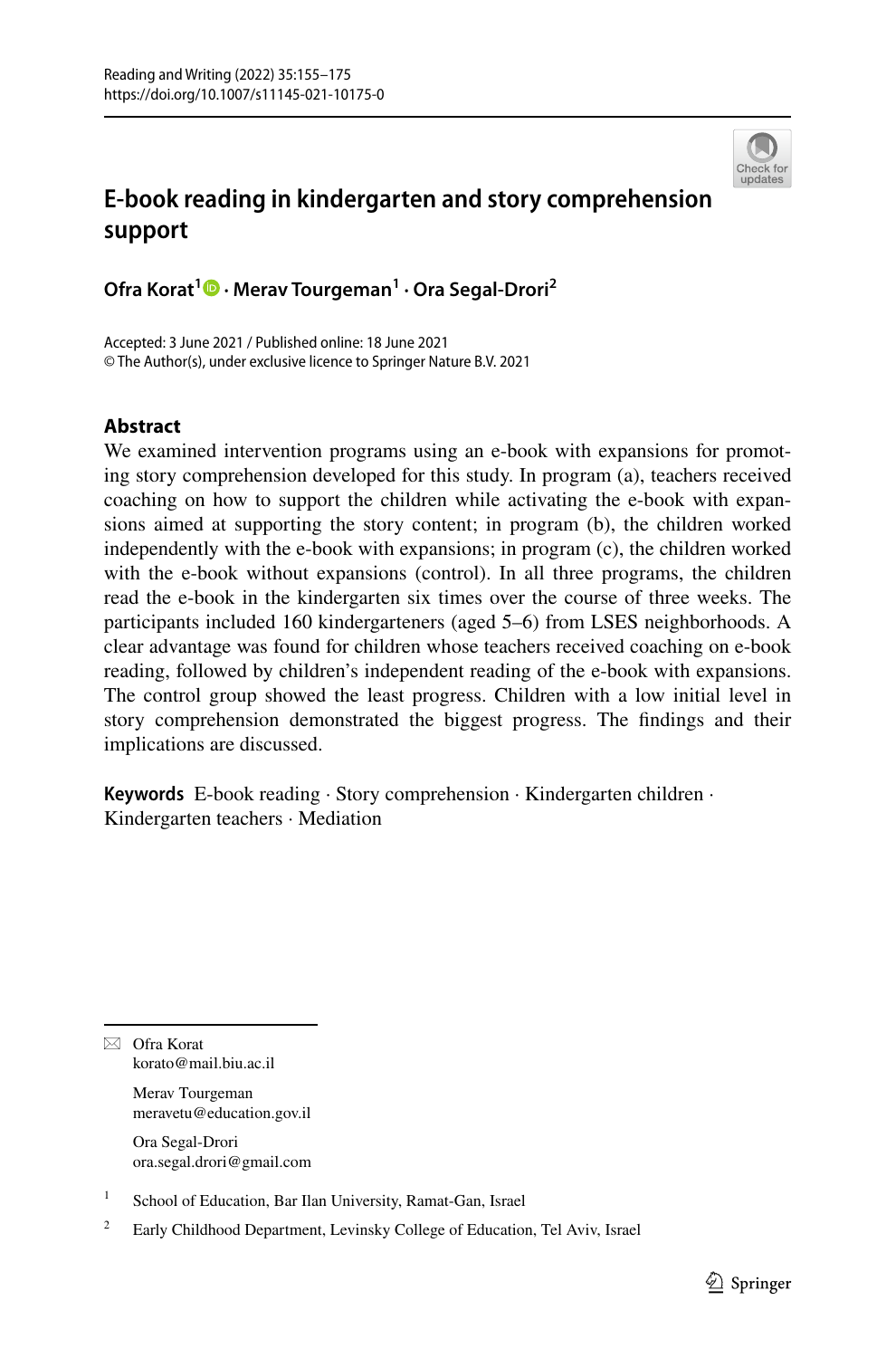### **E‑book reading in kindergarten and story comprehension support**

Story comprehension involves cognitive processes, world knowledge and sharing ideas and feelings (Bruner, [1986\)](#page-18-0). Many young children are exposed to stories (narratives) through joint book reading at home and in preschool, and this activity is regarded as a good start for their language development and narrative knowledge (Lynch et al., [2008](#page-19-0)). Early narrative development has been suggested as a vehicle for reading, reading comprehension and academic success in school (Dickenson & Morse, [2019\)](#page-18-1). As part of the PISA-2018 (OECD, [2019](#page-19-1)) framework for assessing reading and literacy, diferent forms of narratives (novels, stories, comics, etc.) are suggested as important genres for children to understand as part of their academic knowledge. PISA-2018 noted the dramatic change in the nature of reading literacy over the two past decades and pointed to the growing presence of digital texts, including narratives. This goes hand-in-hand with our perspective as researchers to share innovative areas of research and pedagogy beyond the traditional notions of literacy and literacy instruction.

Taking all this together, in the present paper we focused on electronic books (e-books) as a tool that can contribute to the acquisition of narrative comprehension among children from low socioeconomic (LSES) families. Ample evidence has shown that young preschoolers from LSES families lag behind children from middle SES (MSES) families in their oral and literacy skills, including story comprehension, pointing to its crucial efect on formal reading in school (Gardner-Neblett & Iruka, [2015\)](#page-18-2). Educators and researchers in many countries are highly motivated to search for and construct methods or new tools for helping young children from LSES families to narrow the literacy gap and minimize it as much as possible before entering school. The few studies available on e-book reading by LSES children show that such books hold the potential for expanding these children's ways of learning beyond the traditional methods (Korat et al., [2012;](#page-18-3) Verhallen et al., [2006\)](#page-20-0). For example, Korat et al. ([2012\)](#page-18-3) examined the effect of direct and indirect teaching of vocabulary and word reading on LSES pre-kindergarteners and kindergarteners following use of an e-book. The children in each age group were randomly assigned to an intervention group which read the e-book or to a control group which received the regular school program. Children who read the e-book exhibited progress in the meaning and reading of the words supported directly by the computer compared to the control group.

## **Story comprehension in early childhood**

Story or narrative theory has a long history in philosophy, literature, and psychology. Brunner [\(1986](#page-18-0)) attached great importance to stories in human life since the dawn of culture as a way to build meaning, and defned a story as consisting of an actor or actors with goals and motivations and a temporal sequence of events with causal connections between them (Bruner, [1997](#page-18-4)). Story comprehension requires the ability to understand explicit information or events that appear clearly in the story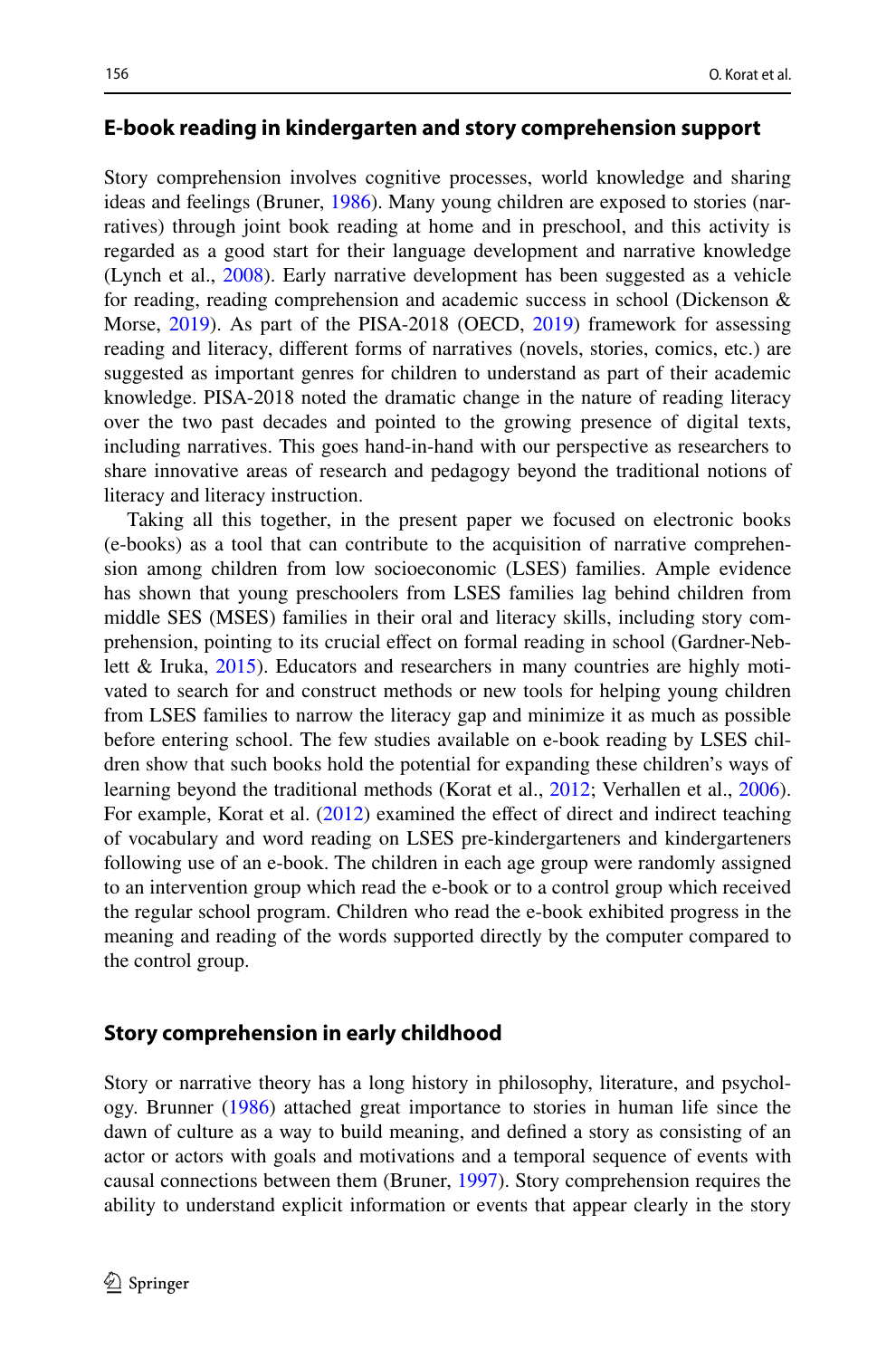text or pictures, as well as implicit information which might be inferred by understanding temporal or causal relations between events. This includes the ability to distinguish the goal and internal states of the characters and to conceptually integrate diferent sections of the story (Dempsey & Skarakis-Doylepre, [2019](#page-17-0)).

Children's story comprehension was described as occurring on three general levels (McNamara & Magliano, [2009](#page-19-2)). The frst level relates to basic understanding of what is said explicitly in the story, including specifc details and sequence. The second relates to interpretation and conclusions about information or knowledge which are implied in the story. The third level involves assessment and criticism related to the story, including feelings, thoughts, and personal opinions. Kindergarteners are usually able to understand stories at the explicit level and begin to develop the ability to understand its implicit knowledge (van den Broek et al., [2005](#page-20-1)). For example, Paris and Paris ([2003\)](#page-19-3) found that children (4 to 8; K-2) understood explicit information (character, background, problem) better than inferred knowledge (feelings, inferred causality), while inferred understanding increased signifcantly with age. Dempsey & Skarakis-Doylepre [\(2019](#page-17-0)) found that readers under the age of 3 years grasp only limited elements of explicit story content. Three to fve-year-olds, on the other hand, appear to be able to construct fairly detailed representations of a story, even when that story has a complex structure. van den Broek et al. [\(2005](#page-20-1)) claimed that preschoolers make inferences and create network representations of the events they experience, and that they use these networks to remember or answer questions. However, their networks are less developed than those of older children or adults. They contain fewer relations and in particular those which are abstract, distant, or involve groups of events, and it is recommended to work with the children on these aspects. As their knowledge, comprehension skills, and processing efficiency expand, their networks become richer and their story comprehension ability improves.

## **Electronic book**

Children, similarly to adults in our era, are surrounded by technology. The innovative technological tools that exist today can help promote story comprehension among young children. One of these tools is the e-book. E-books appear in diferent forms (e.g., PDF, app) and can be used on various devices, including computers, tablets, smart phones, Kindle, and more. In many children's e-books the story is read by a narrator and is sometimes accompanied by efects such as illumination of the written text, background music, sounds and animations, which lead to a different reading experience than when reading a printed book (Furenes et al., [2021\)](#page-18-5). This reading experience ofers various multimodal approaches for the reading of the content, for example reading the text aloud in diferent voices, speeds, with/without accompanying music, suggesting limited directions on how to navigate the storyline, etc. The variety of multimedia efects and expansions illustrate the connection between the spoken and written text appearing on the screen (Yow  $&$  Priyashri,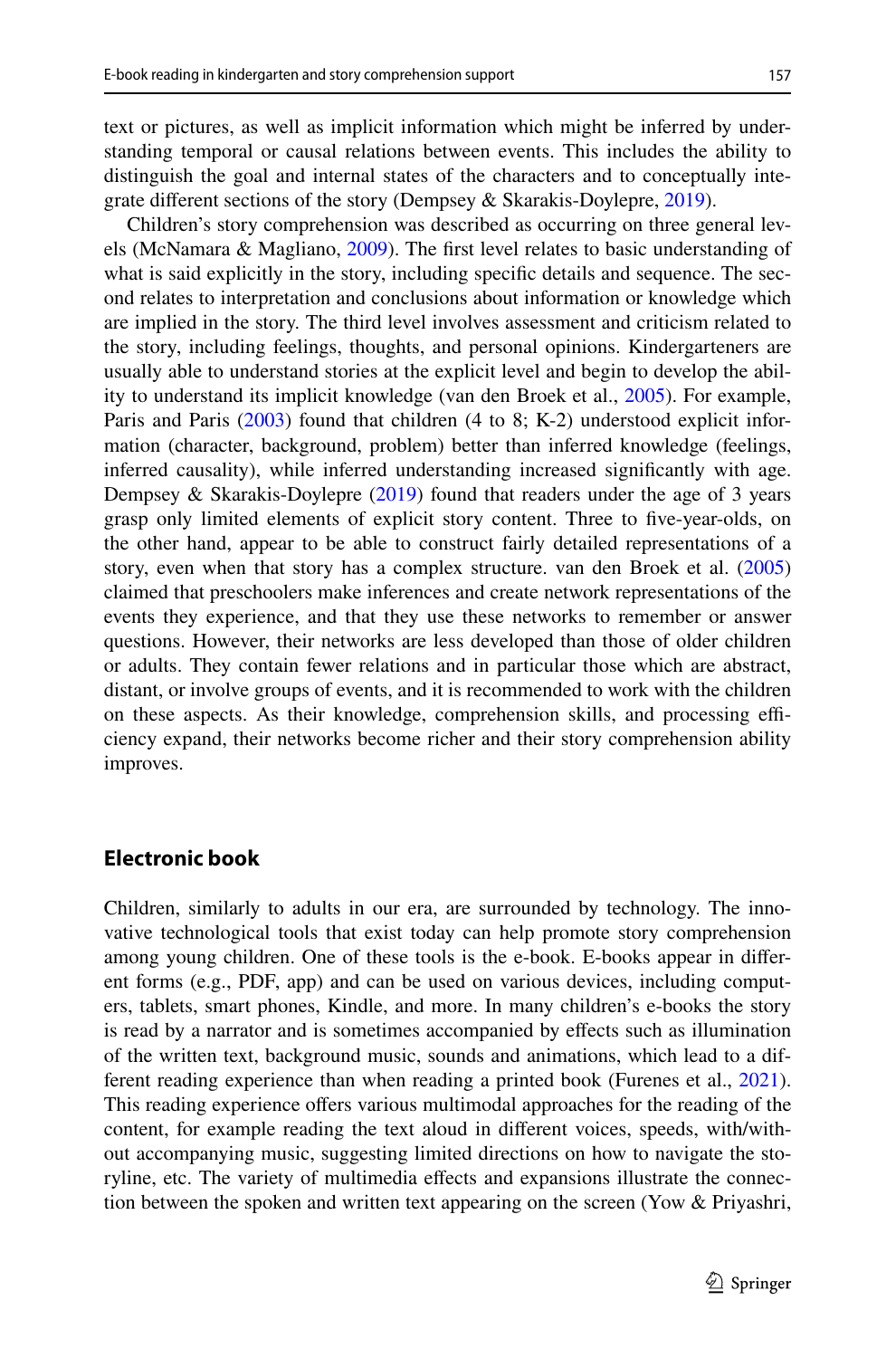[2019](#page-20-2)). These clues can help young children understand the storyline and enrich their vocabulary (Takacs et al., [2015](#page-20-3)).

An important question is raised as to which multimedia efects may support young children's story comprehension and language enhancement when using e-books (Roskos et al., [2009](#page-19-4)). It was suggested that this might occur with welldesigned e-books for young children that expand the story to include information that does not appear in the original story text (usually by animations or "hotspots") which may support storyline understanding and children's language (de Jong & Bus, [2003](#page-18-6)). This is based on the mediation approach of adults' expansion (or distancing, see Sigel, [1982\)](#page-19-5) beyond the 'here and now' in the adult–child (printed) book reading interaction.

Evidence from the last 15 years shows that many e-books on the commercial market are not supportive for story comprehension and language literacy development (de Jong & Bus, [2003\)](#page-18-6). However, well-designed e-books that include visual and audio facilitations which support and extend the storyline were reported as supporting reading (Wood, [2005](#page-20-4)), word meaning (Korat et al., [2012;](#page-18-3) Smeets & Bus, [2012](#page-20-5)) and story comprehension (Phadung et al., [2016](#page-19-6); Wood et al., [2010](#page-20-6)).

According to the Dual Coding Theory (Paivio, [2008\)](#page-19-7), children learn better when information is presented to them through two channels, the visual and the verbal, than with only one channel (Schnotz, [2005\)](#page-19-8). These two different channels of information, one specializing in objects and events represented visually and the other represented in oral language, are cognitively elaborated by diferent representation systems. However, they may support and expand the same content. When combining the two channels simultaneously, nonverbal information (images or animations) can help young children understand verbal information and support story comprehension. This learning process is also supported by the idea of synergy, according to which the cooperation of two or more sources of representation (media) yields a better result than each representation alone (Fuller & Applewhite, [1979](#page-18-7)). In other words, use of multimedia based on these two theoretical models supports language learning, including story comprehension, through synergistic relationships (Neuman et al., [2020](#page-19-9)).

The term "e-book reading" in our study refers to both listening to a written text and viewing animations, and includes semiotic processes of story comprehension, which might be signifcantly diferent from purely text-based comprehension. One of the important questions regarding e-books is whether young children show a good level of story comprehension after listening to/reading these stories. A few studies, which compared children who read an e-book independently to children who were read the printed book by an adult, reported on a good level of comprehension in both formats (Takacs et al., [2014](#page-20-7)).

As part of the efort to infuence the market to produce well-designed e-books, we (Korat & Shamir, [2007,](#page-18-8) [2010,](#page-18-9) [2015\)](#page-19-10) developed a model of e-books which can support children's learning by including animations that provide expansions and support to story comprehension. For example, after the narrator fnishes reading the story text, an automatic animation which includes comments or discourse between the main characters enriches the story content beyond the text that appears on the screen. In the e-book "Yuval Hamebulbal" (Confused Yuval) (Roth, [2000](#page-19-11)) (an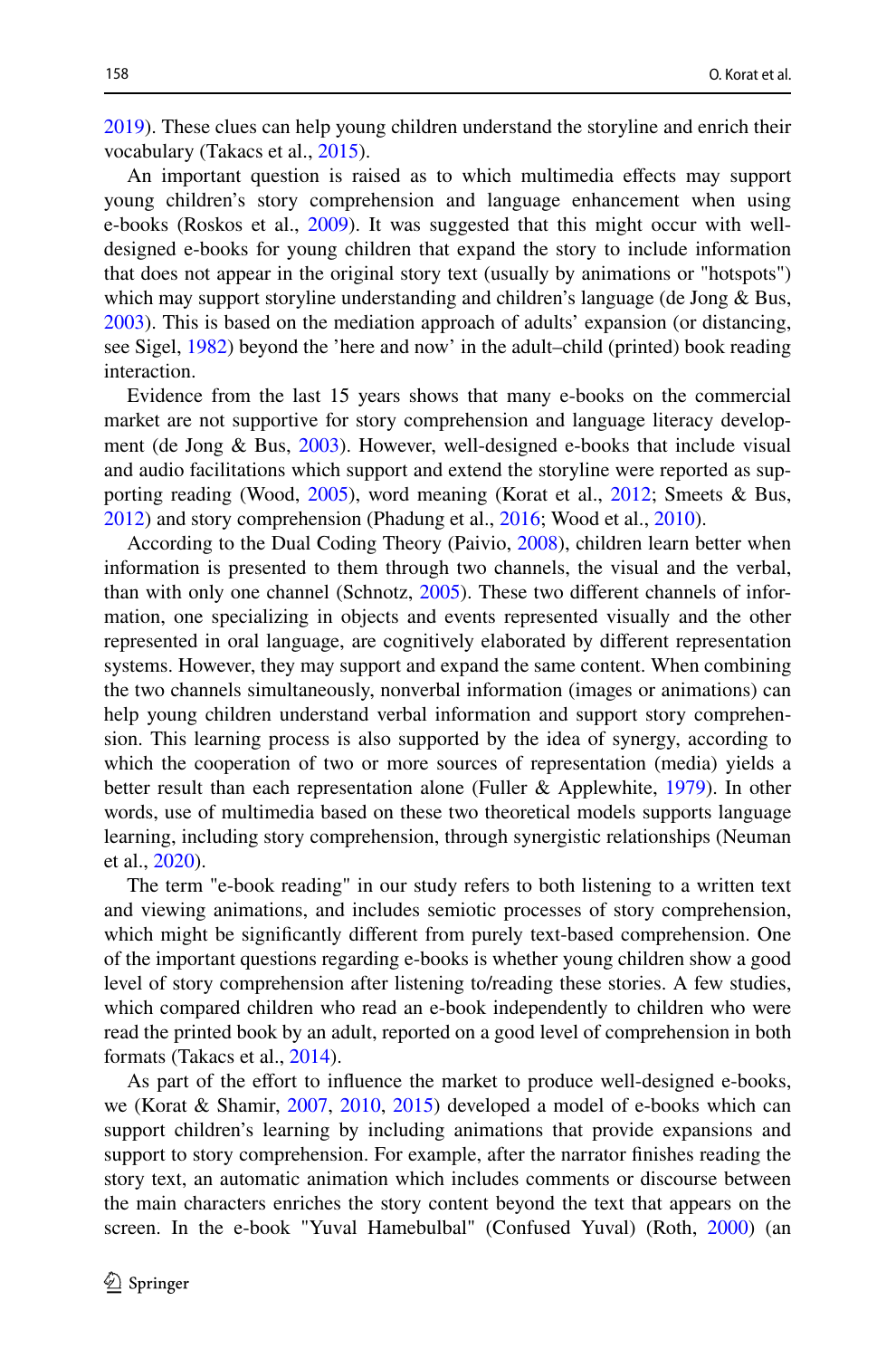e-book version developed by korat et al. [2005](#page-18-10)), the narrator reads the text, which explains that Yuval (the story's hero) wears his magic hat every morning, and this keeps him from being confused. In an animation that was added to the story text, Yuval, who lies in his bed with his hat, says: "I even go to sleep with my hat, so I will not forget where I put it." The cow in his room yawns aloud, showing that it is bed time. These animations may give the child a wider context and deeper understanding of the main problem presented in the story, and the hero's thoughts about it. Our research indicates that the children showed a medium level of story comprehension after their independent reading of these e-books (75% successes, Korat & Shamir, [2007;](#page-18-10) Korat [2010\)](#page-18-9). One of the possible explanations for not reaching a higher level is that beyond the multimedia efects of the e-book, young children may need an adult's support and mediation when using technology tools (see American Academy of Pediatrics, [2016\)](#page-17-0).

# **Adult mediation during E‑book reading**

According to the Cognitive-Social Theory (Vygotsky, [1978](#page-20-8)), adult mediation during children's learning activities is important for their progress. It is assumed that children's independent learning ability is realized more efectively through a mediator, who knows how to promote the children's understanding. With this scafolding, children might reach higher levels of cognitive function, especially those who lag behind (for example, LSES children), who need the instruction of an adult who can make the adaptation between them and the learning environment and organize it for them for better learning. Similarly, Klein ([1996\)](#page-18-11) perceived adult support as important for clarifying the meaning of the situation they experience to children, elaborating and expanding it beyond the immediate experience, shaping children's behavior, and providing feedback and encouragement as needed. According to this approach, learning acquired through other human mediation/scafolding could be more efficient than what is acquired through direct contact with stimuli. Results from recent studies show the importance of adult–child communication during multimedia use (Neuman et al., [2020\)](#page-19-9) and e-book reading (Ferenes et al., in press) for story comprehension.

With the appearance of e-books on the market, and their availability in homes and schools, researchers began to examine processes and efects of children's' independent e-book reading compared to their reading an e-book with an adult's mediation. It was suggested that adult mediation in joint e-book reading may help children use the support provided by the software (e.g., animations, hotspots) more efficiently (Matthew, [1997\)](#page-19-12). This may also help maintain children's attention and prevent them from being distracted from the storyline. In line with these suggestions, some showed an advantage to reading an e-book with adult support compared to children's independent reading by increasing persistence during reading (Moody et al., [2010](#page-19-13)) and presenting good story comprehension, vocabulary learning, phonological awareness and letter knowledge (Korat, [2010;](#page-18-9) Ferenes et al., in press). The adult mediation given in these studies was provided by experimenters. Although this situation has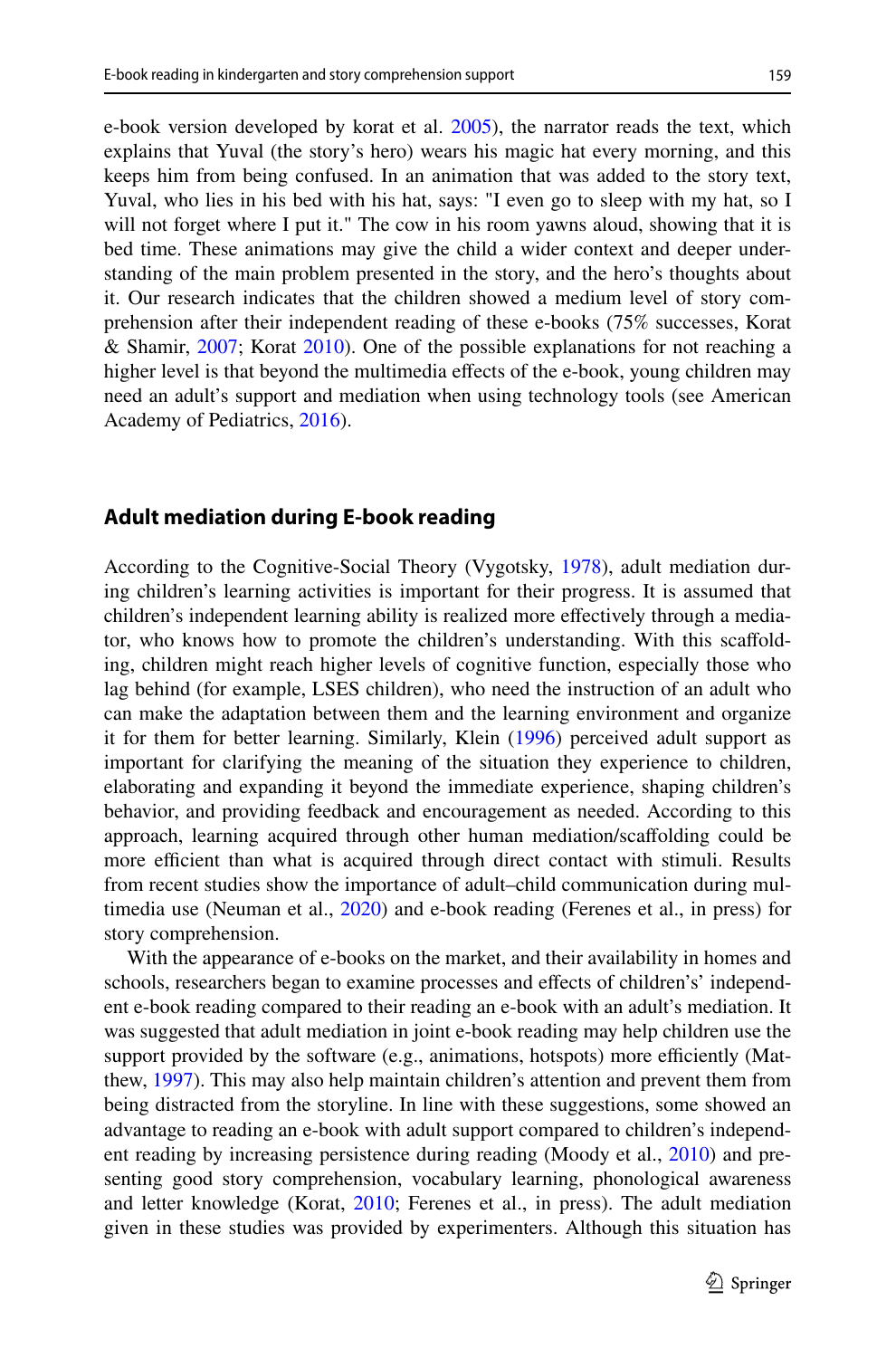certain advantages, such as meticulous and uniform work, it can be argued that it has low ecological validity, since it does not represent an authentic situation in the educational institution.

In fact, many studies do not implement intervention programs for promoting language and literacy through teachers who work in the researched institutions, and usually use experimenters (Aram, [2006;](#page-18-12) Roskos & Neuman, [1998\)](#page-19-14). The ability to generalize from these studies regarding their actual application in the kindergarten program is thus limited.

Researchers suggested developing strategies for using e-books in education and argued that mediation during reading is important. It was suggested that despite the unique components of e-books, which enable children to read independently, the presence and mediation of an adult during the reading process might help children to get the most out of this literacy activity (Liang, [2015](#page-19-15)). They proposed focusing on verbal interactions, including adult mediation during the reading and exploring their efect on children's literacy development. It was also suggested that the literacy potential of e-books can be better realized if they become part of the kindergarten curriculum, in which children and teachers are involved (Parete et al., [2013\)](#page-19-16). Parete and Blum's ([2014\)](#page-18-13) model for learning through e-books (Universal Design for Learning-UDL) emphasized three principles: (1) assessment and selection of high-quality e-books, (2) teaching strategies aimed at desirable learning outcomes and (3) integrating the e-books in kindergarten curricula. This is necessary due to the growing number of available e-books, which requires attention to the question of their quality and how to use them efectively in the education system for supporting young children's learning.

### **Teacher's coaching in E‑book reading with young children**

One of the questions that can be asked is, whether a well-designed e-book can be a sufficient guide for kindergarten teachers to support children's story comprehension, or whether teachers need specifc coaching beyond what the software suggests. Recent work in teachers' professional development (PD) regarding emergent literacy noted the importance of coaching teachers for implementing changes in practices (Egert et al., [2018](#page-18-14)). McMahon-Morin et al. [\(2020](#page-19-17)), for example, showed that trained kindergarten teachers improved children's inferencing abilities in story comprehension more than in classes whose teachers were not coached.

There is evidence that young children who studied in classes in which the teachers who teach language and literacy were given coaching by experts made greater progress compared to those whose teachers did not receive any coaching (L'Allier et al., [2010;](#page-18-15) McCombs & Marsh, [2009a,](#page-19-18) [2009b](#page-19-19); Wasik & Hindman, [2020](#page-20-9)). For example, LSES kindergarteners whose teachers received coaching in early literacy teaching showed greater progress in phonological awareness and letter recognition than those whose teachers did not receive coaching (Blachman et al., [1999\)](#page-18-13). Similar results were reported by Aram [\(2006](#page-18-12)) and Dickinson and McCabe ([2019\)](#page-17-0). Thus, it could be claimed that even if the e-book we suggested to the children is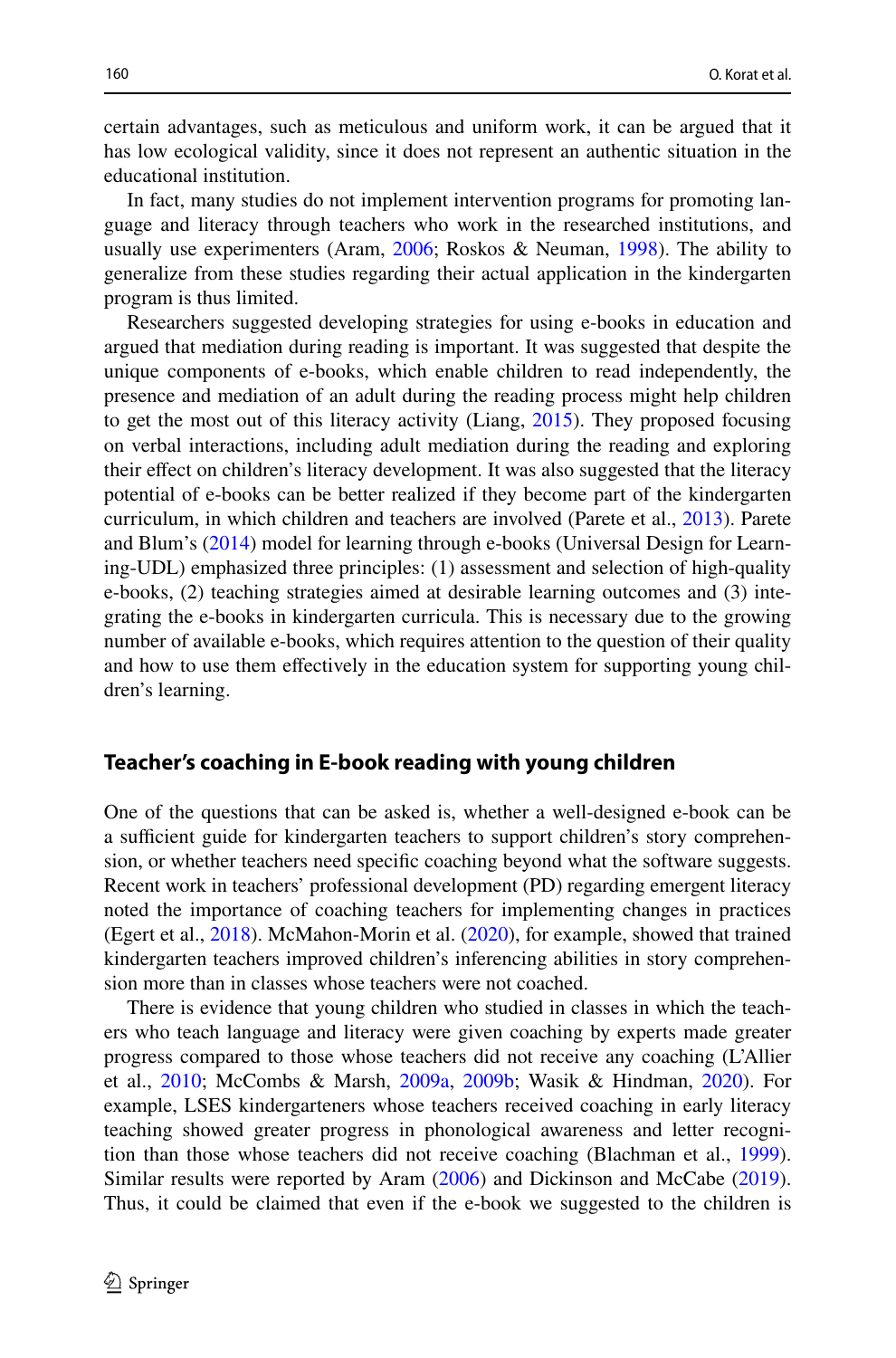well designed, teachers can augment children's story comprehension when they are coached to use the e-books more than when children read them independently.

# **Research aims**

In the current research, we examined an intervention program for LSES kindergarteners using e-books we developed for promoting story comprehension assisted by their home teachers. Our study is unique since it aims to extend knowledge on story comprehension programs for young children using e-books within the kindergarten context as part of its curriculum, compared to former studies that used experimenters (Korat, [2010](#page-18-9); Sarı et al., [2019\)](#page-19-20). The teachers received coaching on how to support the children in work with e-books from an expert in the feld of early literacy. We hypothesized that children who will participate in the program and will read the e-book with expansions and with their teachers' mediation will show greater story comprehension than children who will work independently with the e-book with expansions only. We further hypothesized that children who will read the e-book independently with expansions will comprehend the story better than those who will read it without any expansions (control).

### **Method**

#### **Participants**

The participants included 160 Hebrew-speaking kindergarteners from LSES neighborhoods (mean age  $M = 5:11$ ,  $SD = 0.38$ ; range 5:03–6:11). Of these, 83 were girls and 77 were boys. SES level was determined according to the Israeli Municipalities' Statistical Report (Central Bureau of Statistics, [2018](#page-18-16)). Based on this report, we created a list of all kindergartens located in LSES neighborhoods in two cities in the center of Israel. Five kindergartens from the list (out of 24) were randomly chosen for participation. All kindergartens followed a similar national early literacy curriculum, guided by same inspectors. All children were born in Israel and spoke Hebrew fuently.

The five kindergartens were randomly divided into one kindergarten as control  $(N = 32)$  and four kindergartens divided into two experimental groups, 2 kindergartens in each  $(N = 64)$ . The option of dividing the children in each kindergarten into 3 diferent research groups seemed inappropriate to us, since the home teacher was involved in the intervention program and providing diferent levels of support to diferent children was both impractical and unethical. All children in each kindergarten received the same program. In the control group (group 1), the children read the target e-book with the original printed text of the book independently, without any additions for supporting story comprehension. In one experimental group (group 2), the children independently read the e-book with expansions supporting story comprehension. In the second experimental group (group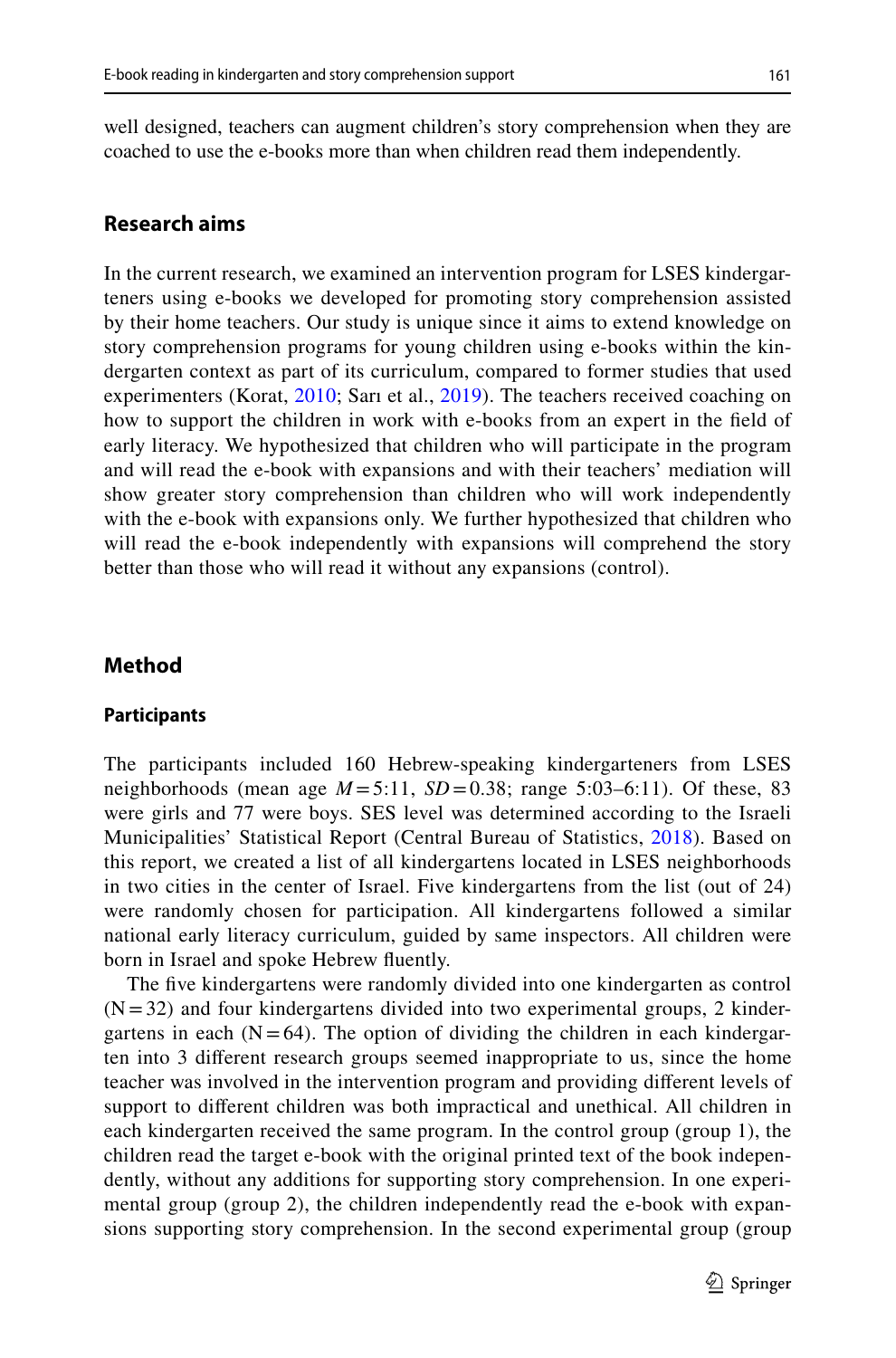3), the children read the e-book with expansions supporting story comprehension (as in group 2) with their teachers, who were specifcally coached on e-books as a tool for story comprehension support. The three teachers who participated in the study had 5–8 years of teaching experience. All had an early childhood certifcate from an Israeli teachers' education college, which usually includes 2 courses in early literacy education instruction.

## **Research tools**

### **The E‑book**

The printed book "The Bridge" (Yanish & Benesh,  $2011$ ) was converted into a digital version for the purpose of the current study. The story focuses on a giant and a bear who meet in the middle of a long and very narrow bridge, with neither willing to retrace his steps to make room for the other to pass. After two suggestions that could lead to total failure or partial success, the great idea underlying the success of both sides was raised. The giant and the bear hugged each other very tightly and turned to the side each wanted to go. The content of the story seems appropriate for the children's world, who sometimes encounter social situations of struggle for space or object. The story has a classic structure that includes: (a) a background description that relates to the initial state (displays the time and place of the occurrence of the plot, and the participating characters), (b) episodes which describe the presentation of a problem, (c) episodes which describe the problem resolution (see Rumelhart, [1975](#page-19-21)). The printed book "The Bridge" has 24 pages, whereas the e-book has 12 screens. Every two pages of the printed book were converted into one screen. All screens in the e-book include the original colorful illustrations from the printed book, which cover half the page, and 4–5 sentences (about 30 words) in Hebrew script. See, for example, screen [1](#page-7-0) in Fig. 1.



<span id="page-7-0"></span>**Fig. 1** Screen 1 of the e-book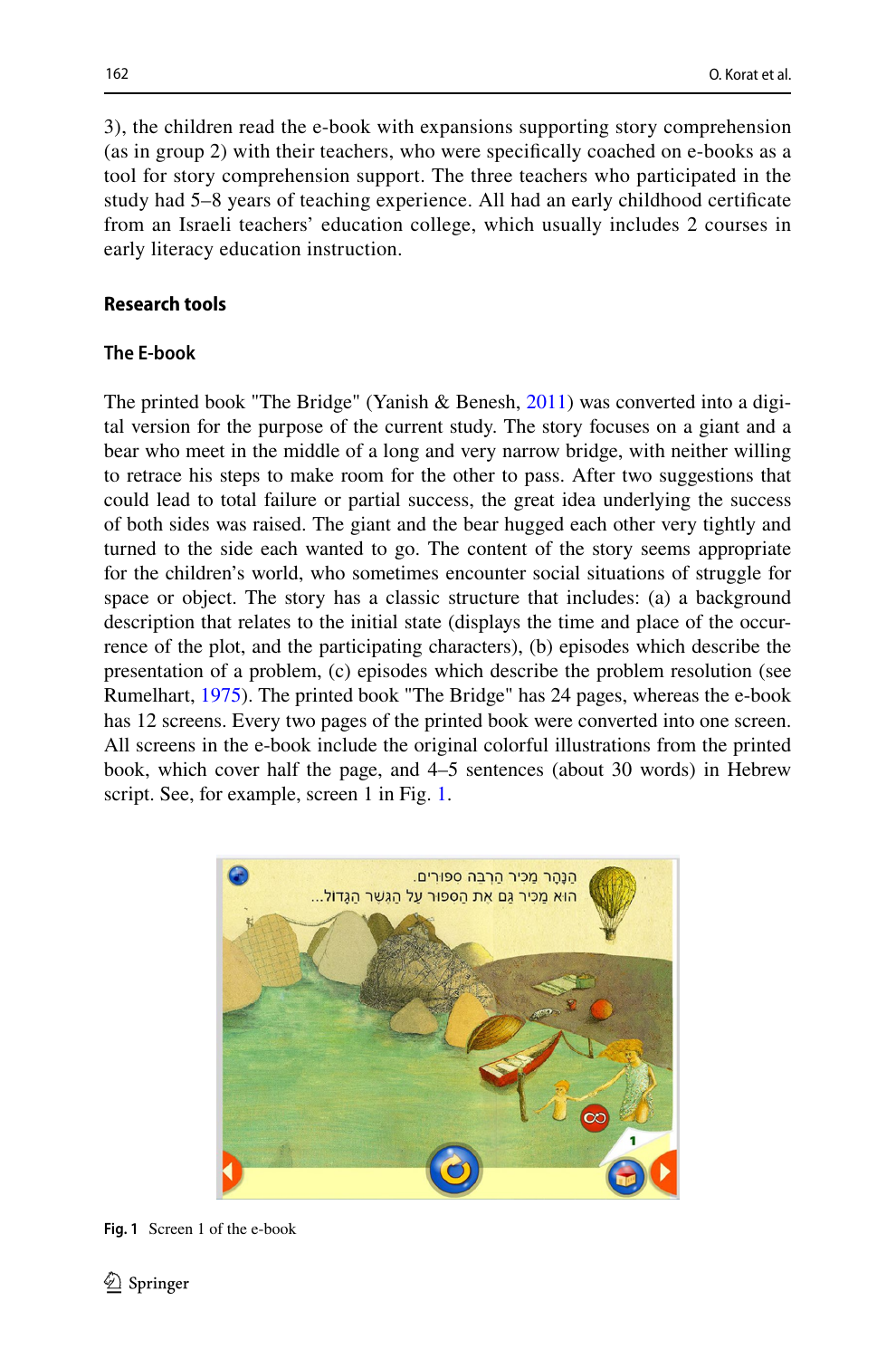The e-book includes 2 reading channels: (a) "Read the story", which is a continuous reading of the story by a narrator with no additional support, (b) "Read with expansions", that includes reading the story by a narrator with additions aimed at story comprehension support. At the end of the narration of each screen, animations focusing on specifc story content in the screen appear automatically (not as a hotspot which needs clicking). The expansions include repetitions of explicit information appearing in the written text, and by the narrator reading, including the visual information in the book. For example, on screen 2 in the e-book, the narrator reads the text which describes the arrival of the bear and the giant at the bridge on both sides of the bank, and their desire to cross the long and narrow bridge. Then there is a detailed expansion, where a bird fies in sky, passes above the giant, the bear and the bridge, and says: "Twinkle twinkle, the bear and the giant are so big, and the bridge is so narrow." The bird actually repeats what is described on the screen and raises the listener's (or the reader's) attention to the problem that will appear later, when the two large fgures (the bear and the giant) will try to cross the narrow bridge at the same time. The automatic animations on the implicit level give support that is at a higher level than the explicit one, since they contain hidden information which was not stated in the story text. In screen 7 the narrator reads the text: "I have a solution, he growls. You just jump into the water, and I can get through. Or you will jump, the giant said. They glared at each other with fury". Then the e-book expansion pops out automatically and the giant and the bear speak and their faces move accordingly. The giant says: "I do not agree with the bear's idea, I will fall into the water, and I cannot swim." Then the bear says (in an angry voice): "I won't jump into the water either, because my fur will get wet." In this case, the purpose of the implicit expansions is to deepen the child's understanding of the characters' thoughts and feelings and to clarify the problem presented in the story.

## **E‑book receptive words knowledge**

Similarly to the PPVT test (Dunn  $\&$  Dunn, [1981\)](#page-18-17), the children were presented with a card presenting 4 pictures and were asked to point to the one which best represents the word that was told them. A correct answer received 1 point. The possible range of scores is 0 to 9. The test includes 9 words, which were chosen following assessment in 2 kindergarten classes located in LSES neighborhoods. In each kindergarten, the teacher read the printed book "The Bridge" to 10 children in small groups of 3–4 children. Along the reading the children were asked for the meaning of 20 verbs, which seemed to the researchers as less familiar to kindergarten-age children. Verbs were chosen since they are considered as more challenging than nouns to kindergarten-age children (see Armon-Lotem, & Berman, [2003](#page-18-18)). The least familiar verbs from the book were chosen (crossed, roared, stood, looked, nodded, thought, griped, moved and aspired). Cronbach's alpha internal reliability for this test was 0.62.

#### **Children's story comprehension**

Story comprehension—statements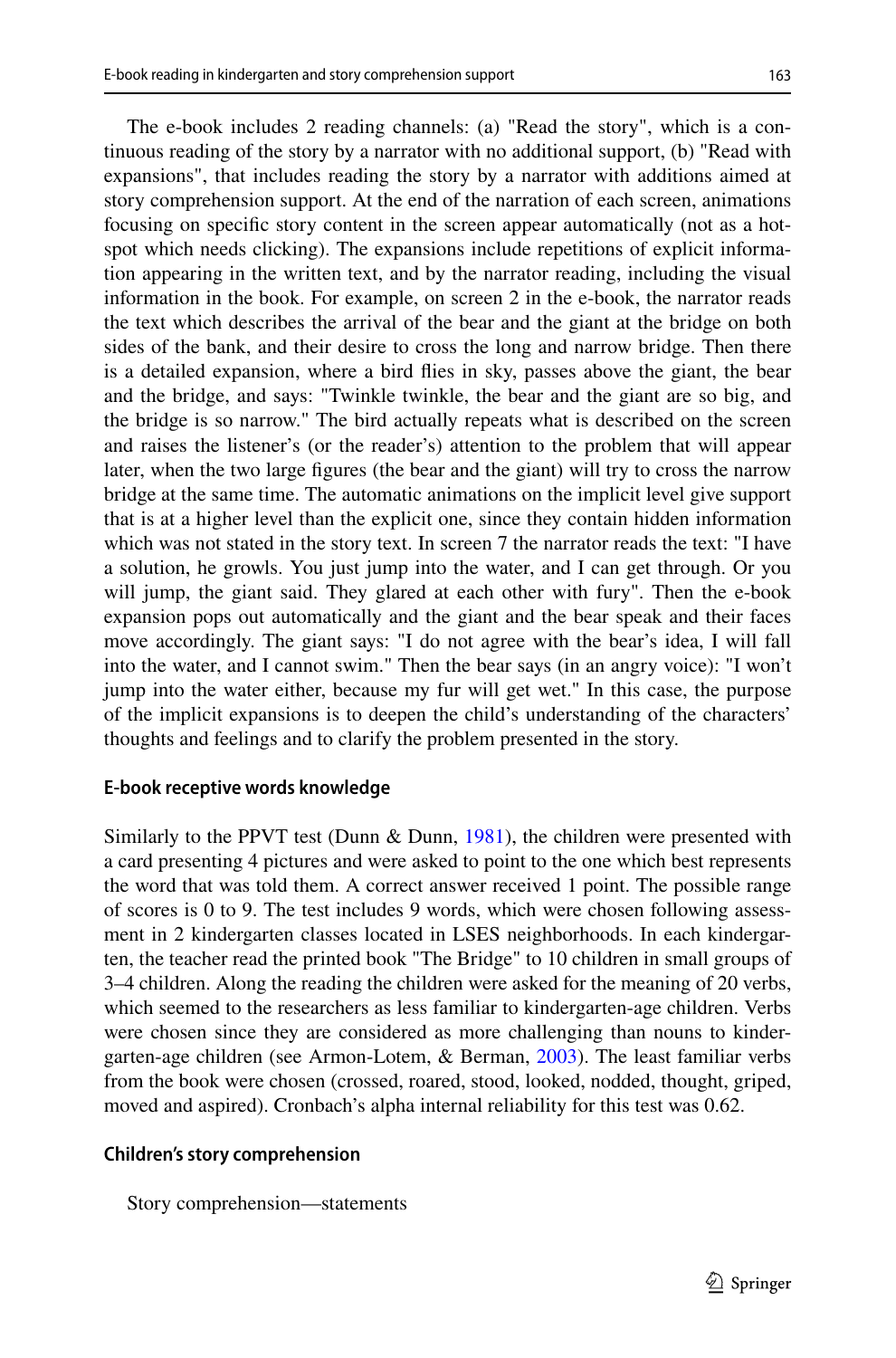Each child was asked 16 true/false questions pertaining to the e-book. The child was asked whether each statement is correct or incorrect. Eight statements were correct, and 8 were incorrect. Furthermore, 8 of the statements were at the explicit level and appeared clearly in the story, and 8 were at the implicit level. An example of a false explicit statement is: "The bear and the giant met after crossing the bridge", since the text clearly states that they met before crossing the bridge and not after. An example of an implicit statement is: "The bear and the giant succeeded in crossing the bridge". This is not explicitly written in the text, but can be inferred from it. A score of 1 was given to a correct answer, and the range is 0–16 points. Cronbach's alpha internal reliability for this test was 0.67.

#### Story comprehension—open-ended questions

The experimenter presented three key illustrations from the book to the child, one at a time, and asked two questions about each illustration. The illustrations represent the three important narrative components: story background, problem and resolution (Rumelhart, [1975\)](#page-19-21). One question was at the explicit level relating to details, and the second was at the implicit level relating to ideas not stated specifcally in the oral reading. A score of 2 was given when a full answer was provided (for example, to the question on the explicit level: *"What did the giant and the bear want to do?"* a possible answer was: *"To cross the bridge to the other side"*). A score of 1 was given when a partial answer was provided (for example, to the question on the explicit level: *"What did the giant and the bear want to do?"* possible answers were: *"Walk on the bridge, pass through the bridge*"). A score of 0 was given when the child said that he/she did not know or did not remember the answer or gave a totally unrelated answer. The total range of the *open-ended questions* test is 0–12. Cronbach's alpha internal reliability was 0.65 and Cohen's kappa inter-rater reliability across two raters was 0.99. The coders were 2 Ph.D. students from the School of Education, one of whom is the second author of this paper.

## **Procedure**

#### **Pretest**

All participants were tested individually in the kindergarten in a separate room prior to the intervention. The tests included the e-book receptive words knowledge and story comprehension.

#### **Intervention**

The children worked on the e-book in pairs in all three groups. They were instructed to operate the e-book as follows: On one screen one child will hold the mouse and lead the process, and in the next screen the second child will do the same, and so on. In all three groups the children worked with the e-book twice a week for half an hour, with a total of six times over the course of three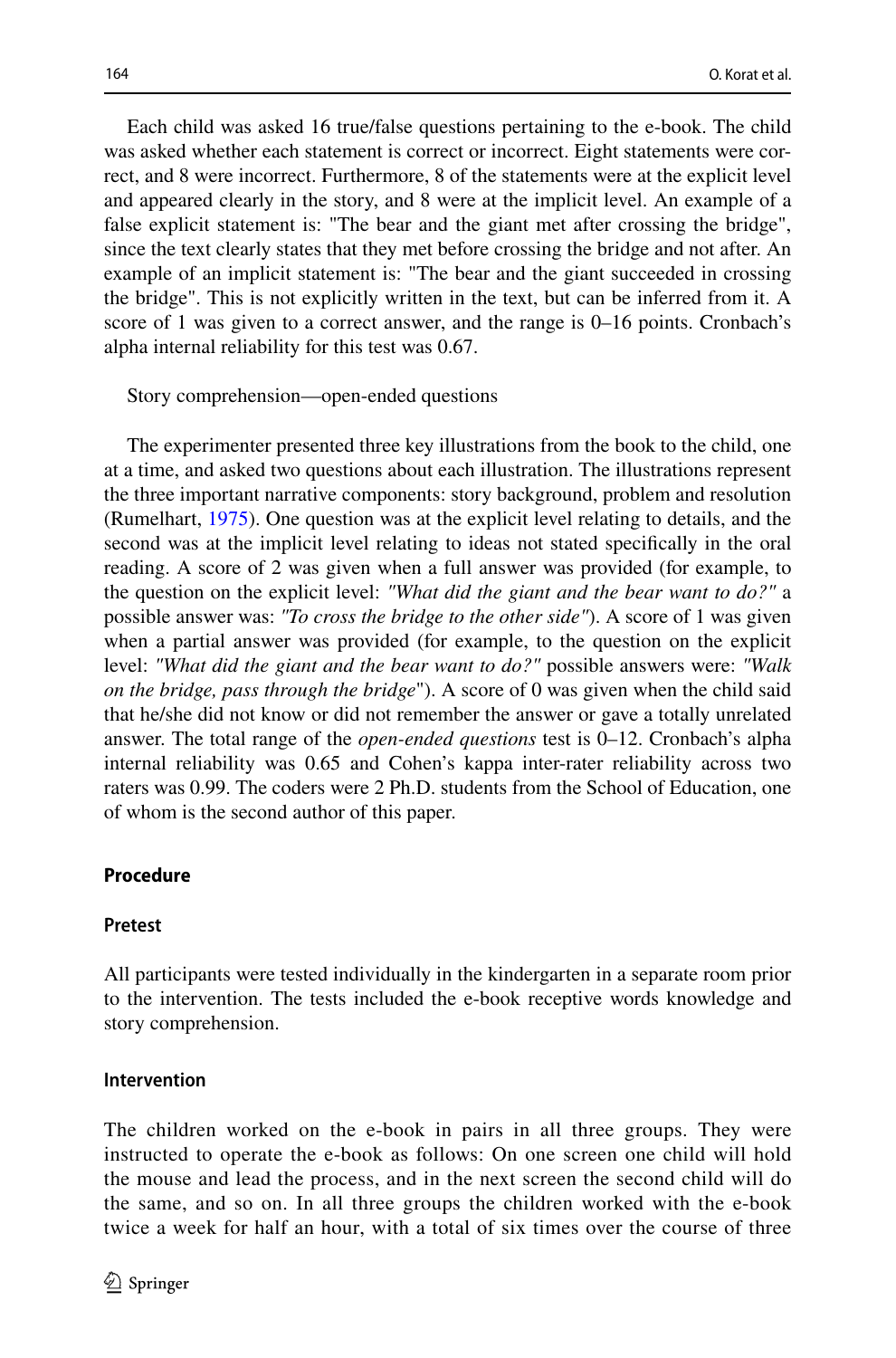weeks. The children in the control group (group 1) worked with the channel "Read the Story", and the children in the experimental groups (groups 2 and 3, 2 kindergartens in each group) worked with the channel "Read with Expansions". Experimental group 2 worked with the channel "Read with Expansions". No coaching for e-book reading was provided. In experimental group 3, the 2 kindergarten teachers were provided coaching on how to work with the e-book. Teachers' coaching was given individually in 4 meetings. Two meetings took place before the intervention, and 2 meetings were held during the intervention. Each coaching session lasted for 1 h.

The experimenter asked the teachers to create small groups of four children in their class, and to again divide each quartet into two pairs. The teachers were instructed to meet with every quartet twice a week. They were asked to dedicate 10 min of the activity to the children while mediating reading the e-book, and the following 15 min for the children to work in pairs using the e-book by their own implementation. Teachers were coached to activate the story in the expansions menu with the children, to stop the program and ask questions, to respond to them and encourage cooperation between them. For example, on screen number 1, the narrator says: "The river knows a lot of stories. It also knows the story of the great bridge…" The teacher was instructed to draw the children's attention to the illustration on the screen, and ask them: "Who do you see here in the illustration?" (expansion) "What do you think is the story of "The Great Bridge?" (expansion). At the end of the joint activity, and before starting children's activities in pairs, the teacher was asked to give the children a specifc task which may strengthen their story comprehension by expanding the meaning of the storyline. The kindergarten teachers were instructed to tell the children: "When you fnish your reading of the e-book, I will ask you to tell me about the giant in the story: What happened to him? How did he feel? What did he tell the bear?" After that, the teacher addressed the task, which the children received and dedicated 5 min to it. Each reading sessions lasted 30 min. See Appendix A for examples of the protocols of kindergarten teachers' mediations. The kindergarten teachers wrote a diary in which they reported what they did during the activity, how the children reacted and what problems came up.

The researchers also conducted two observations of the intervention activity in each of the two intervention programs. The observations took place in the second and sixth sessions. In the observation, the researchers focused on a general description of the teacher's and the children's activity, as well as on special comments made during the activity. Observations of the activities in each of the three intervention programs and reading the teachers' diaries showed a good level of fdelity of implementation as suggested by the researchers. This included the number of reading sessions, and teachers' and children's behavior in the activities. Teachers coached to work with the e-book closely followed the researcher's suggestions.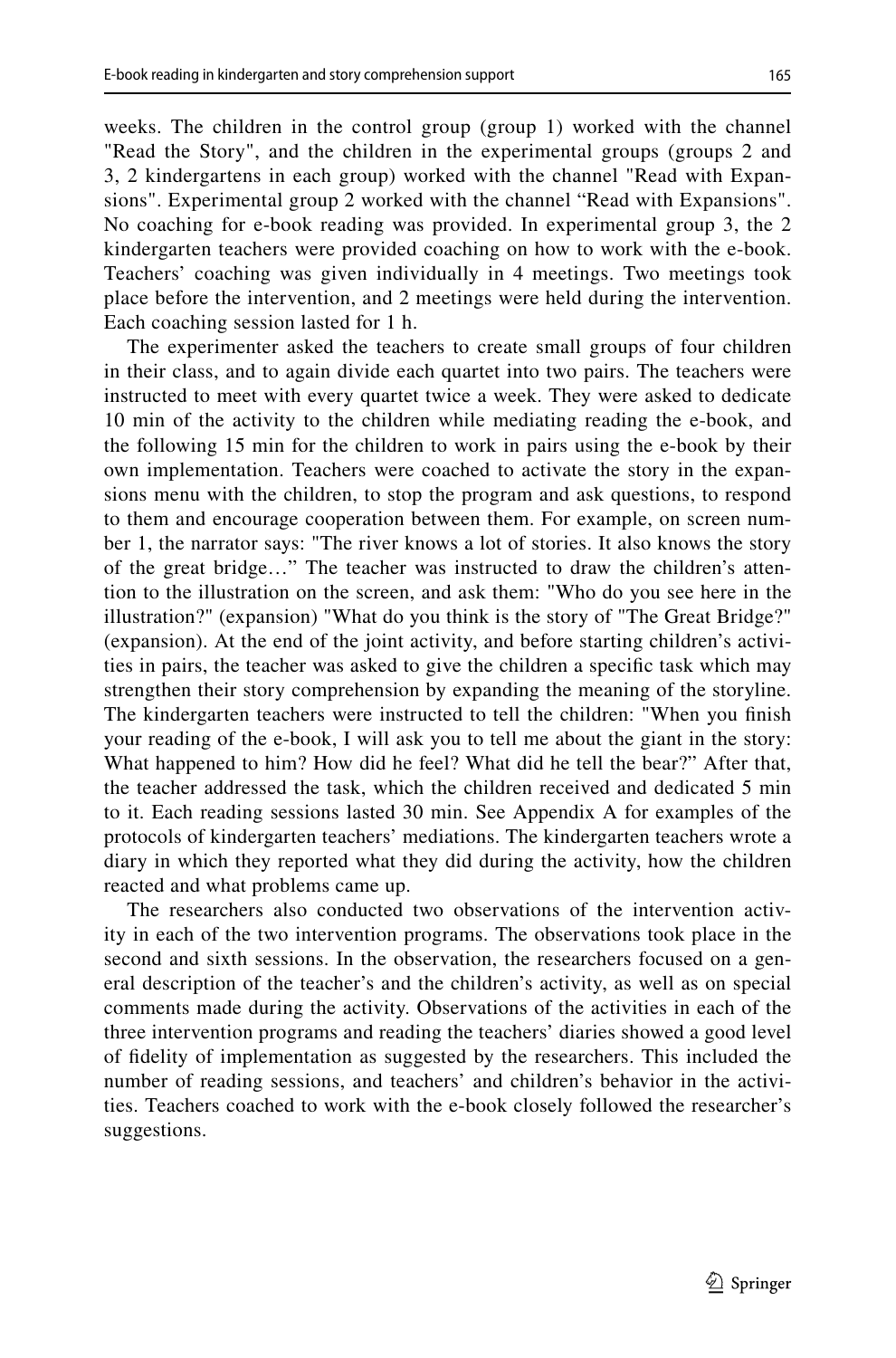#### **Posttest**

The posttest was performed 1 to 3 days after the end of the intervention. It included story comprehension tests.

# **Results**

The children's pre- and post-intervention descriptive statistics of story comprehension measures, which include statements on the story and open-ended questions, are presented in Table [1](#page-11-0) in addition to the receptive word knowledge for pre-intervention only. No diference was found between groups in receptive word knowledge ( $F = 1.80$ ,  $p > 0.05$ ). Differences were found between groups in the score of statements on the story  $(F = 57.90, p < 0.05)$ . Child's independent reading had a higher score than the other 2 groups (with teachers with coaching and control) and no diferences were found between these two groups. Diferences were also found pre-intervention between groups on the open-ended questions  $(F=6.60, p<0.05)$ . Child's independent reading group showed higher results than the group with teachers coaching, followed by the control group. Marginal means and standard deviations are presented for the three sub-groups of time by intervention schedule. Due to the variation across children in their initial performance level, we calculated the diferences between pre- and post-intervention measures. Regression models were set to explain progress beyond the children's initial performance. To test group efect on the progress, we performed a one-way analysis of variance on each of the two measures independently, controlled by the pre-intervention values and the receptive words knowledge of the e-book as covariates (analysis of covariance, ANCOVA), such that the preliminary variation across children would not bias the comparisons across groups. These independent

| Group                                       | E-book receptive | Story comprehension |               |                      |               |  |  |  |
|---------------------------------------------|------------------|---------------------|---------------|----------------------|---------------|--|--|--|
|                                             | words knowledge  | <b>Statements</b>   |               | Open-ended questions |               |  |  |  |
|                                             | Pre              | Pre                 | Post          | Pre                  | Post          |  |  |  |
| Control                                     | 36.11 (25.56)    | 37.50 (11.99)       | 52.73 (13.74) | 16.99(15.16)         | 39.26 (13.11) |  |  |  |
| Child's inde-<br>pendent<br>reading         | 42.19 (17.73)    | 69.73 (16.07)       | 79.30 (13.59) | 30.27 (20.02)        | 54.30 (15.34) |  |  |  |
| Teach-<br>ers with<br>coaching<br>on e-book | 36.46 (15.65)    | 43.65 (11.65)       | 85.84 (8.99)  | 21.88 (14.60)        | 70.51 (11.27) |  |  |  |

<span id="page-11-0"></span>**Table 1** Means (and SD) of pre- and post-intervention scores of children's e-book receptive words knowledge and story comprehension

Range of scores: 0–100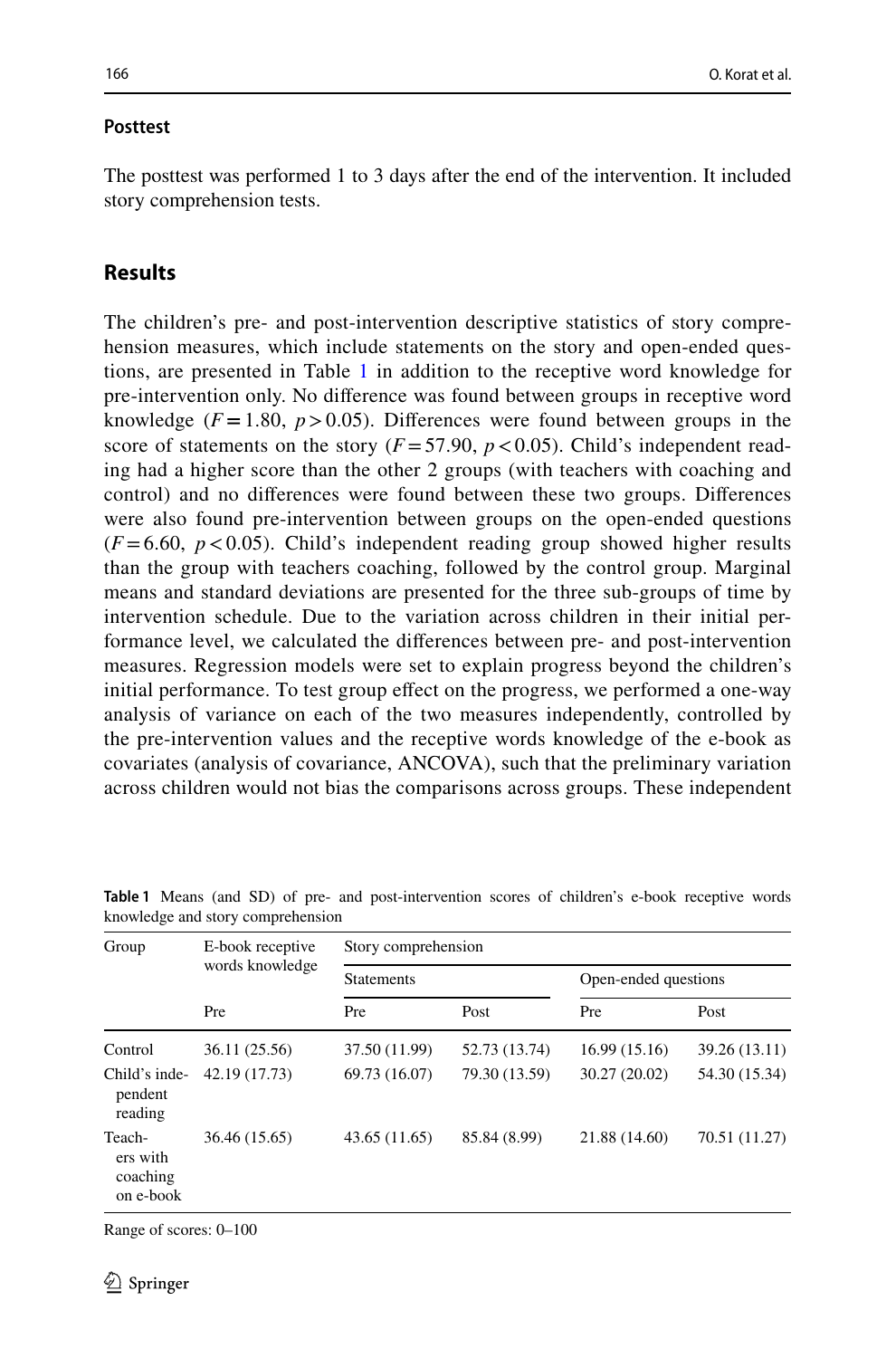| Group                            | Story comprehension |                      |  |  |  |
|----------------------------------|---------------------|----------------------|--|--|--|
|                                  | <b>Statements</b>   | Open-ended questions |  |  |  |
| Control                          | 5.60a (13.65)       | 17.25a (14.28)       |  |  |  |
| Child's independent reading      | 20.08b (15.39)      | 28.12b (19.00)       |  |  |  |
| Teachers with coaching on e-book | 36.49c (11.73)      | 47.05c (16.31)       |  |  |  |
| Effects                          |                     |                      |  |  |  |
| Pre-intervention score           |                     |                      |  |  |  |
| F(1,155)                         | $103.60***$         | 137.38***            |  |  |  |
| $\eta p2$                        | .40                 | .47                  |  |  |  |
| Coefficient                      | $-.65***$           | $-.71***$            |  |  |  |
| E-book receptive words knowledge |                     |                      |  |  |  |
| F(1,155)                         | 5.94*               | 0.73                 |  |  |  |
| np2                              | .04                 | .005                 |  |  |  |
| Coefficient                      | .11                 | .05                  |  |  |  |
| Group                            |                     |                      |  |  |  |
| F(2,155)                         | 95.52***            | 71.86***             |  |  |  |
| $\eta p2$                        | .55                 | .48                  |  |  |  |

<span id="page-12-0"></span>

|  |                           |  |  | <b>Table 2</b> One-way ANCOVA test of progress scores controlled by pre-intervention scores and e-book |  |  |
|--|---------------------------|--|--|--------------------------------------------------------------------------------------------------------|--|--|
|  | receptive words knowledge |  |  |                                                                                                        |  |  |

\*\*\**p* <.001, \*\* *p* <.01, \* *p* <.05. Lower case Latin letters indicate marginal mean ranking based on Bonferroni pairwise comparisons. Range of scores=0–100

tests were followed by post-hoc multiple pairwise comparisons with a Bonferroni correction (the critical p-value was set at  $0.05/4 = 0.0125$ ).

Table [2](#page-12-0) presents ANCOVA results for each of the two research measurements. Contrary to the uncontrolled marginal means in Table [1](#page-11-0), the marginal means in Table [2](#page-12-0) were controlled by pre-intervention score and word knowledge, such that the marginal means were unbiased by these additional efects.

As can be seen from Tables [1](#page-11-0) and [2](#page-12-0), a signifcant group efect was found in the two dependent measures, with a large effect size for story comprehension-statement  $(\eta_p^2 = 0.55)$  and open-ended questions  $(\eta_p^2 = 0.48)$ . Pre-intervention scores (statements on the story and open-ended questions) were found to negatively afect progress (*b*=−0.65, *p*<0.001; *b*=−0.71, *p*<0.001; respectively), also known as the regression to the mean efect, especially when scores are limited from the top and the bottom (100 and 0, respectively). This means that children who had a lower initial score made greater progress compared to their counterparts with a high initial score. However, the e-book receptive words knowledge showed a positive efect on the story comprehension-statement  $(b=0.11, F=5.94, p<0.05)$ . Thus, children with higher initial e-book receptive words knowledge made greater progress in this story comprehension outcome measure.

The comparison between the groups' performance was executed in a pairwise manner. The fnal ranking of the groups is expressed in lower case Latin letters, where "a" is set for the lowest mean and so on. As for the story comprehensionstatement outcome, group means were ranked from high to low as follows: Children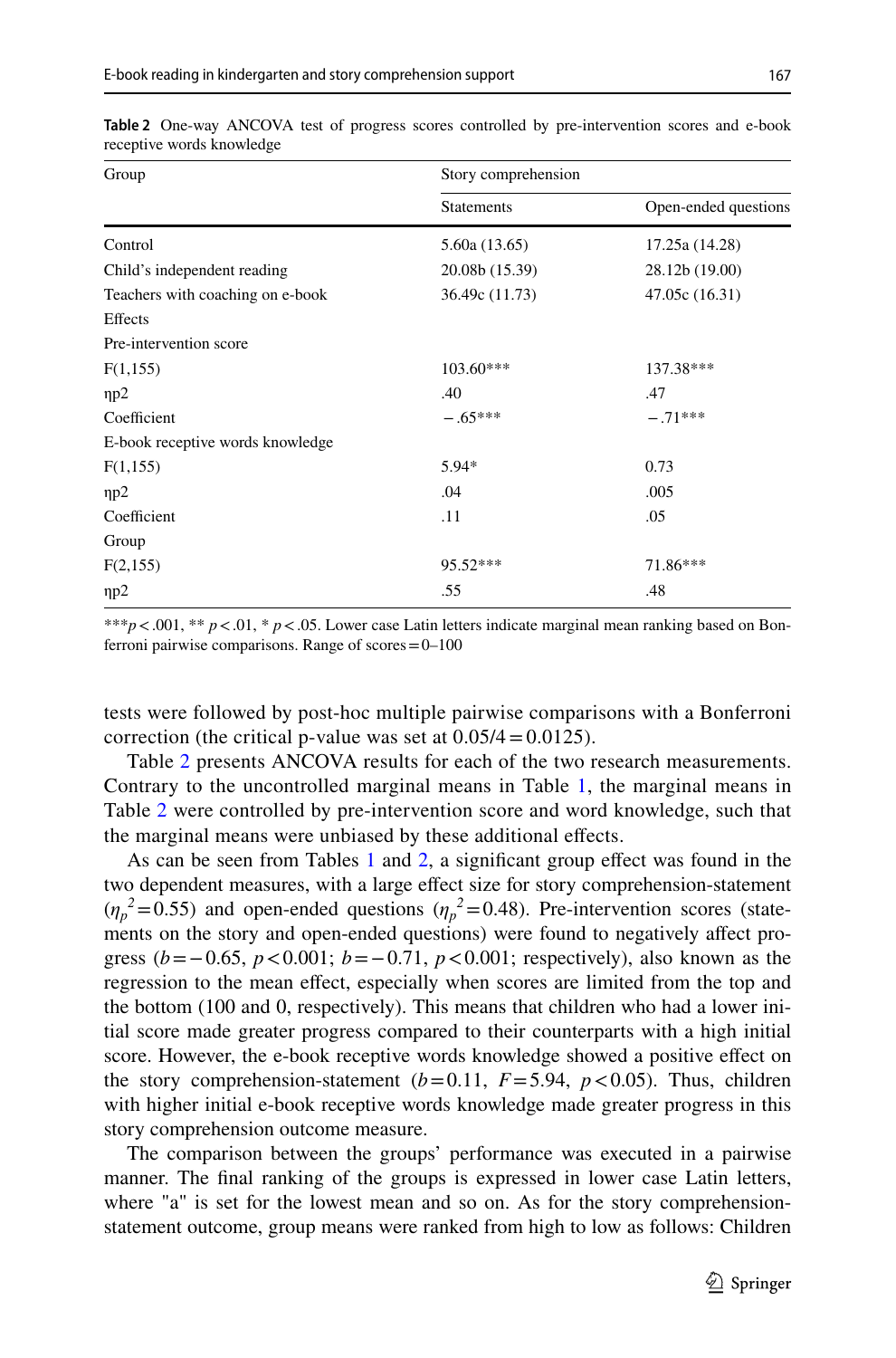whose teachers received coaching on the e-book; independent reading; control. Similarly, the highest mean performance for the open-ended questions was found among children whose teachers received coaching on the e-book, while the children in the control group exhibited the lowest progress.

To complete the analysis and to determine factors which afected progress in the children's performance, we ran two regression models of three-steps each, where the dependent variable was the progress in one of the two research measures, and the independent variable in step one was the e-book receptive words knowledge and the initial score in each measure (pre-intervention scores). In step 2, we added two group efects compared to the control group, where the change in R-square indicated the additional explanatory percent due to adding the group efects. In step 3, we constructed an interaction term between groups and e-book receptive words knowledge to assess possible group diferences with respect to changing levels of the e-book receptive words knowledge. Sources of these interactions were estimated using the PROCESS procedure (Hayes, [2013\)](#page-18-19), which generates simple slopes and points for

|                                                                                    | Story comprehension<br>statements | Story comprehension<br>open-ended questions |
|------------------------------------------------------------------------------------|-----------------------------------|---------------------------------------------|
| Step 1                                                                             |                                   |                                             |
| E-book receptive words knowledge                                                   | .10                               | .01                                         |
| Pre-intervention scores                                                            | $-.66***$                         | $-.60***$                                   |
| $R^2$                                                                              | $.41***$                          | $.36***$                                    |
| F                                                                                  | 54.07***                          | 42.11***                                    |
| df                                                                                 | 2157                              | 2157                                        |
| Step 2                                                                             |                                   |                                             |
| Child's independent reading vs. control                                            | $.35***$                          | $.25***$                                    |
| Teachers with coaching on e-book vs. control                                       | $.74***$                          | $.70***$                                    |
| $\Delta R^2$                                                                       | $.33***$                          | $.31***$                                    |
| $R^2$                                                                              | 74 ***                            | $.66***$                                    |
| F                                                                                  | 107.34***                         | 75.99***                                    |
| df                                                                                 | 4155                              | 4155                                        |
| Step 3                                                                             |                                   |                                             |
| Child's independent reading vs. control X E-book<br>receptive words knowledge      | $-.02$                            | $-.06$                                      |
| Teachers with coaching on e-book vs. control X<br>E-book receptive words knowledge | $-.10$                            | $-.20**$                                    |
| $\Delta R^2$                                                                       | .01                               | $.02**$                                     |
| $R^2$                                                                              | $.74***$                          | $.69***$                                    |
| F                                                                                  | 73.07***                          | 55.64***                                    |
| df                                                                                 | 6153                              | 6153                                        |

<span id="page-13-0"></span>**Table 3** Regression analysis for explaining the variance in children's story comprehension and the interactions between them depending on receptive words knowledge and pre-intervention scores

\*\*\* *p*<.001, \*\* *p*<.01, \**p*<.05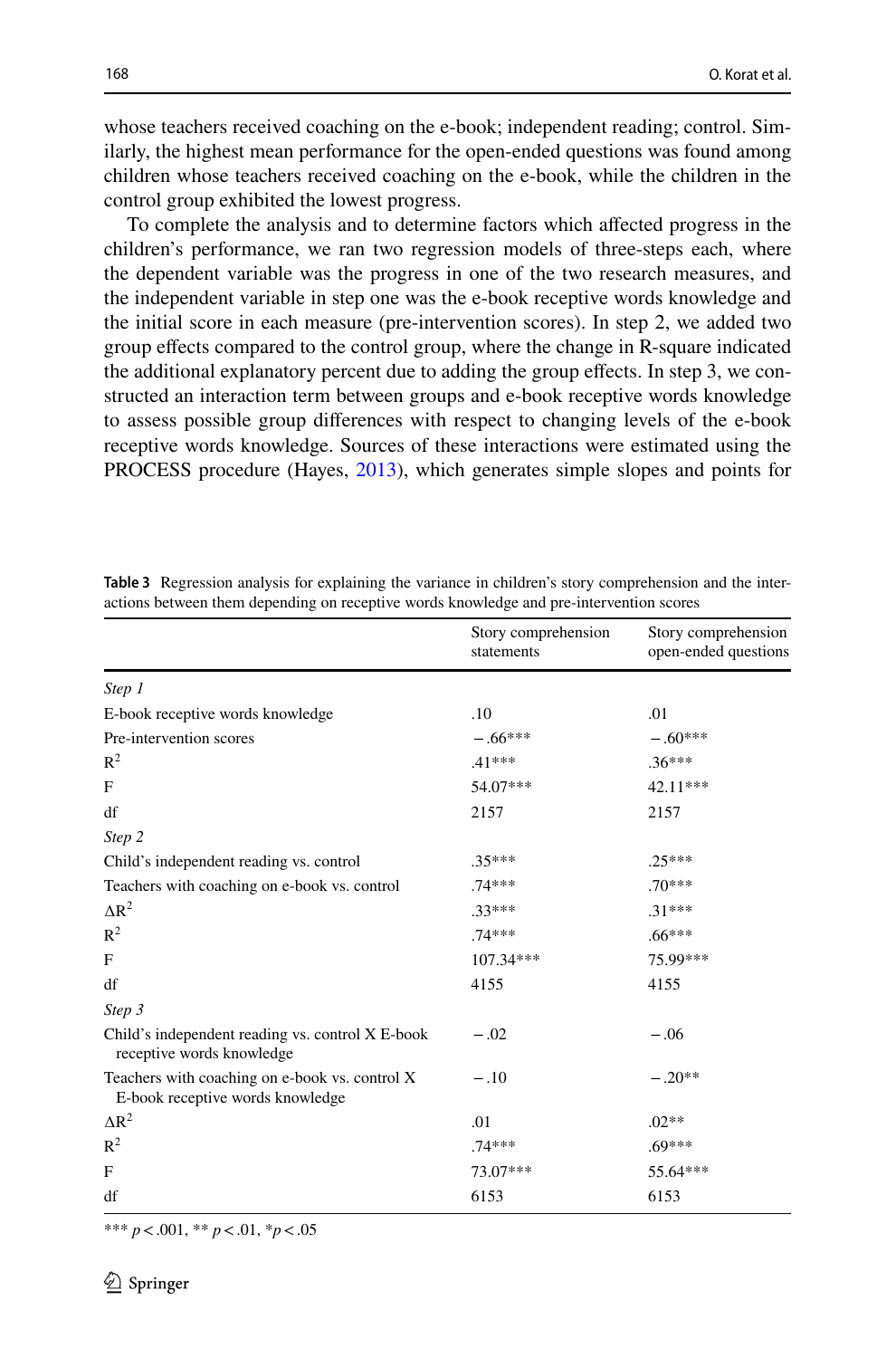

<span id="page-14-0"></span>**Fig. 2** Simple slope decomposition of the interaction efect between pre-intervention knowledge of receptive words and experimental groups

plotting results, divided between the groups. The results are presented in Table [3](#page-13-0) and in Fig. [2.](#page-14-0)

In step 1, the model results are identical to the ANCOVA, where preliminary scores were found to negatively afect the children's performance. These results from two models complement each other and provide support for the main hypothesis and means that children with a lower initial score made greater progress compared to those with a high initial score. It was also found that the e-book receptive words knowledge did not contribute to the explanation of the two measures. In step 2, it was found that the two intervention groups exhibited greater improvement compared to the control group in both models. In step 3, we found that the diferences between the control group and the group whose teacher received coaching on the e-book varied by levels of e-book receptive words knowledge in the open-ended questions outcome performance. This interaction was then decomposed into its sources by three groups. In the control group, the association between the e-book receptive words knowledge and open-ended questions was positive  $(b=0.21, p=0.02)$ , whereas in the coaching on the e-book, this association was negative  $(b=-0.22, p=0.03)$ . In other words, lower e-book receptive words knowledge was associated with low performance in open-ended story comprehension questions across children in the control group, whereas in the experimental group whose teacher received coaching on the e-book, children with lower initial knowledge receptive words knowledge performed better in open-ended story comprehension questions. These associations were not signifcant among the other intervention group.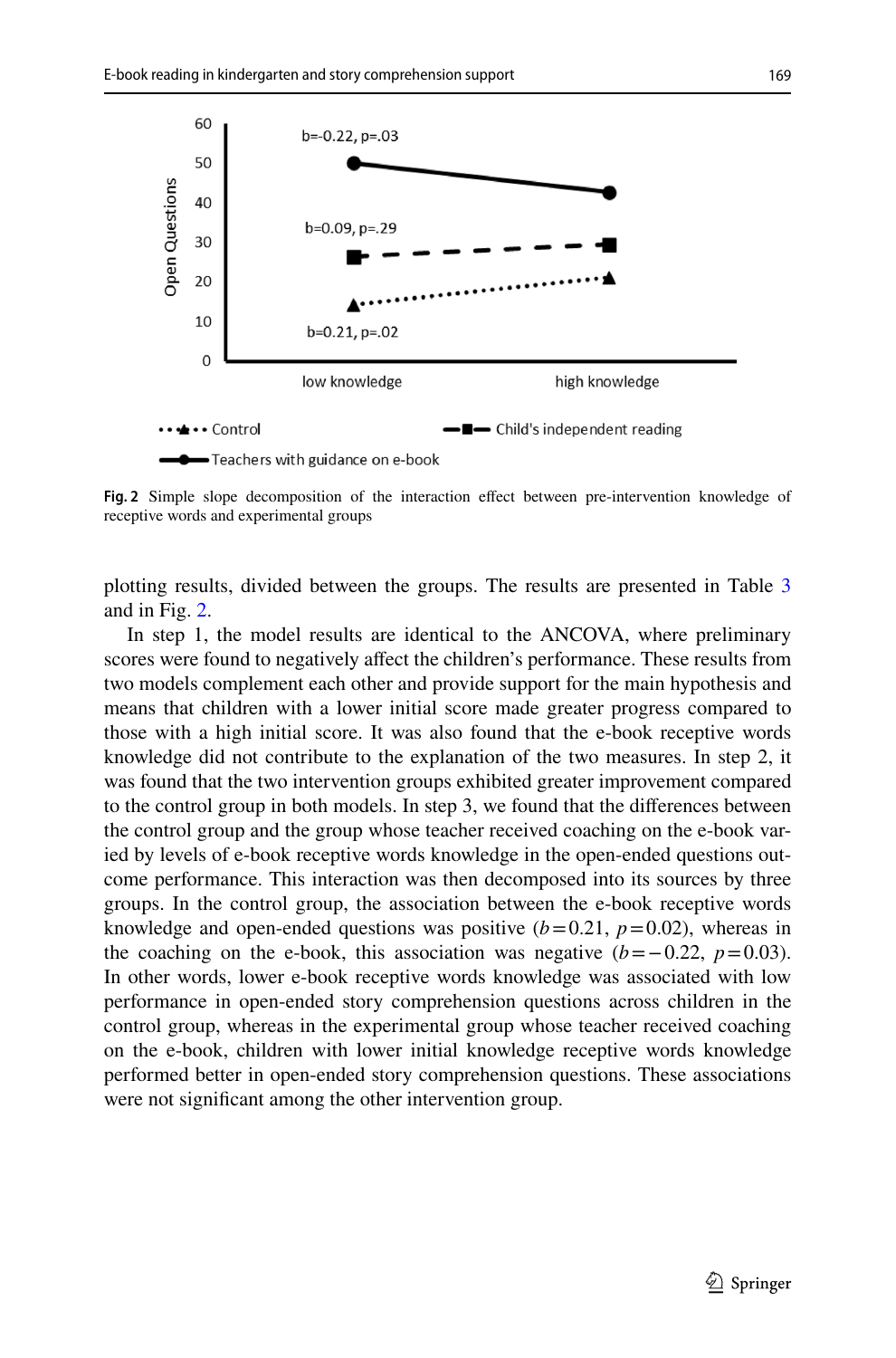# **Discussion**

The main fndings of this study indicate a clear advantage in story comprehension for children who read the e-book with expansions supporting the story content together with the teachers' support. This was followed by children who read the e-book independently with the expansion support. The smallest improvement was found among children who read the e-book independently without any support (control). Children with higher initial e-book receptive words knowledge made greater progress in story comprehension. The results also show that children who received support from their teachers and had low initial receptive knowledge progressed the most in the open-ended questions.

These fndings, that show an advantage in story comprehension for children who read the e-book with expansions together with the teachers' support, go hand-in-hand with previous fndings which showed that teachers' coaching in language and literacy yielded the best results compared to those whose teachers did not receive coaching (L'Allier et al., [2010](#page-18-15); McCombs & Marsh, [2009a](#page-19-18), [2009b](#page-19-19)). These results are important, since they appeared regarding children from low income families, as in our case as well.

Our fndings are unique, since they extend knowledge on story comprehension programs for young children using e-books within the kindergarten context. Most studies to date used e-books in kindergarten classes with experimenters (Korat, [2010;](#page-18-9) Sarı et al., [2019\)](#page-19-20), while in the current research, the e-books were used in the kindergarten class as part of its curriculum by the home teachers. We assume that the e-book design and its inherent potential together with the coaching which the teachers received (using the guidelines for working according to a detailed protocol) helped them promote the children's story comprehension more than those who did not receive such coaching and read the e-book with expansions only. This fnding expands previous research on the advantage of parent–child e-book reading compared to children's individual e-book reading for supporting story comprehension (Ferenes et al., in press) and for vocabulary learning, emergent reading, and phonological awareness (Korat, [2010](#page-18-9); Korat et al., [2014](#page-18-20)). Ferenes et al. (in press) for example, in their meta-analysis compared children's story comprehension learning in relation to the book medium (reading on paper versus on-screen), design enhancements in e-books and parent's support for children aged between 1 and 8 years. Parents' mediation during print book reading was found to be more efective than children's individual e-book reading. Our research expands the success of this learning activity with suitable e-books with teachers' support in the context of kindergarten classes as another important vehicle for story comprehension following teachers' coaching (Egert et al., [2018;](#page-18-14) McMahon-Morin et al., [2020\)](#page-19-17).

The fact that the intervention was carried out by kindergarten teachers in the children's everyday environment in the kindergarten, and not by experimenters, is important. Although researchers generally have better chances of leading uniform interventions, there is the danger that this impact will be for the short term and will not refect the kindergarten's natural environment (Aram & Biron, [2009](#page-18-21); Ukrainetz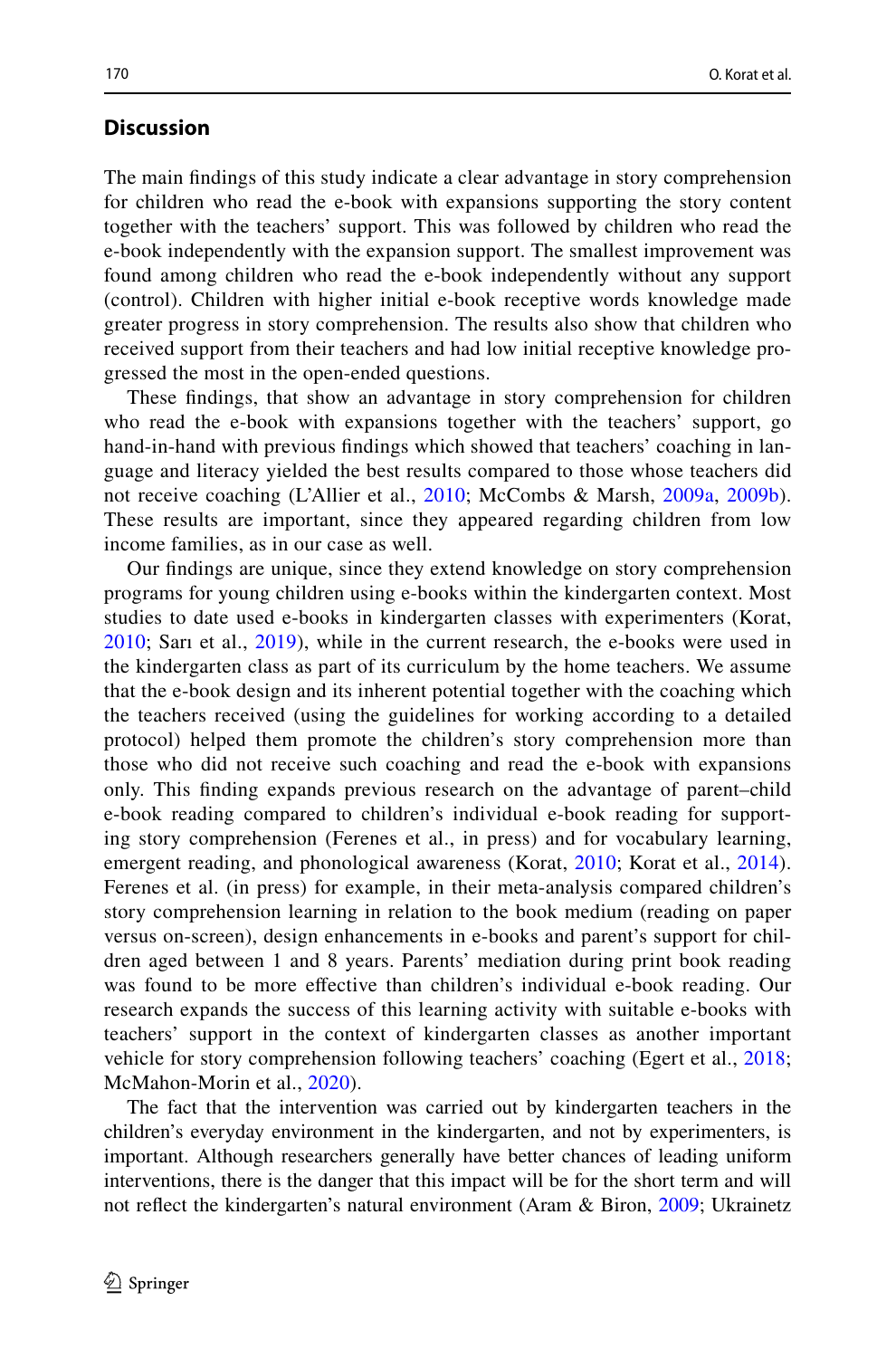et al., [2000\)](#page-20-11). There is a better chance that teachers who are involved in intervention programs in their own class will implement their knowledge in further events in their kindergarten.

Activating the program by the kindergarten teachers allowed us to better answer the question of what is the most efective way to implement kindergarten e-books for promoting understanding in the children's natural learning environment with their home teacher. Reading the e-book with expansions aforded greater support than reading it without expansions (control group). Although the expansions aforded support, the teachers' mediation beyond the e-book expansions served as another important augmentation for the children's story retelling and comprehension.

The fndings emphasize the advantage of applying the Dual Coding Theory (Paivio, [2008](#page-19-7)), which states that children learn better when information is presented to them through the visual and the verbal channels simultaneously, than with only one channel. Furthermore, the results support the Cognitive-Social Theory (Vygotzky, [1978\)](#page-20-8) which highlights the importance of adults' mediation for advancing children's learning. We found that visual images and sounds that appear simultaneously and accompany the verbal text better supported learning processes. Teachers who received coaching used mediated behaviors that focused children's attention, adjusted to their language and story comprehension abilities, asked them questions, and expanded their knowledge and sense of ability.

The kindergarten teachers' mediation was also based on the unique components in the e-book, which supported the story content. The e-book included animations adapted to the abilities of kindergarteners, explaining the story content, as well as allowing the children to listen to the text and the expansions repeatedly. The e-book provided narration of text, animations and text expansion depending on the story content. The teacher focused the children's attention on the illustration that appeared on the screen, asked questions that correspond to the content, re-voiced the expansions and made an effort to strengthen what appeared in the animations. This combination of the teacher's mediation and the e-book support produced the greatest progress for children's comprehension compared to those who read it independently.

As mentioned above, the children who read the e-book independently with expansions progressed more in all measures than the group that read it independently without expansions. These results are important, and support previous studies (Korat, [2010;](#page-18-9) Sarı et al., [2019](#page-19-20)) showing that e-books which are well designed to support story content can assist children's story comprehension. In our case, the e-book provided expansions relating to explicit and implicit parts in the story content, which supported understanding it at these two levels, even without an adult's support. This indicates that good quality e-books can be part of the school program for young children to "read" and listen.

As could be expected, the results also showed that children with higher initial e-book receptive words knowledge made greater progress on the story comprehension-statement measure. This follows the principle of "the rich get richer" (Stanovitch, [2000\)](#page-20-12), namely, knowing more words may support your story comprehension in general. However, children's initial level in each comprehension measure (story compression using statements, and open-ended questions) showed a signifcant negative correlation to this same variable. Thus, the lower the children's initial level in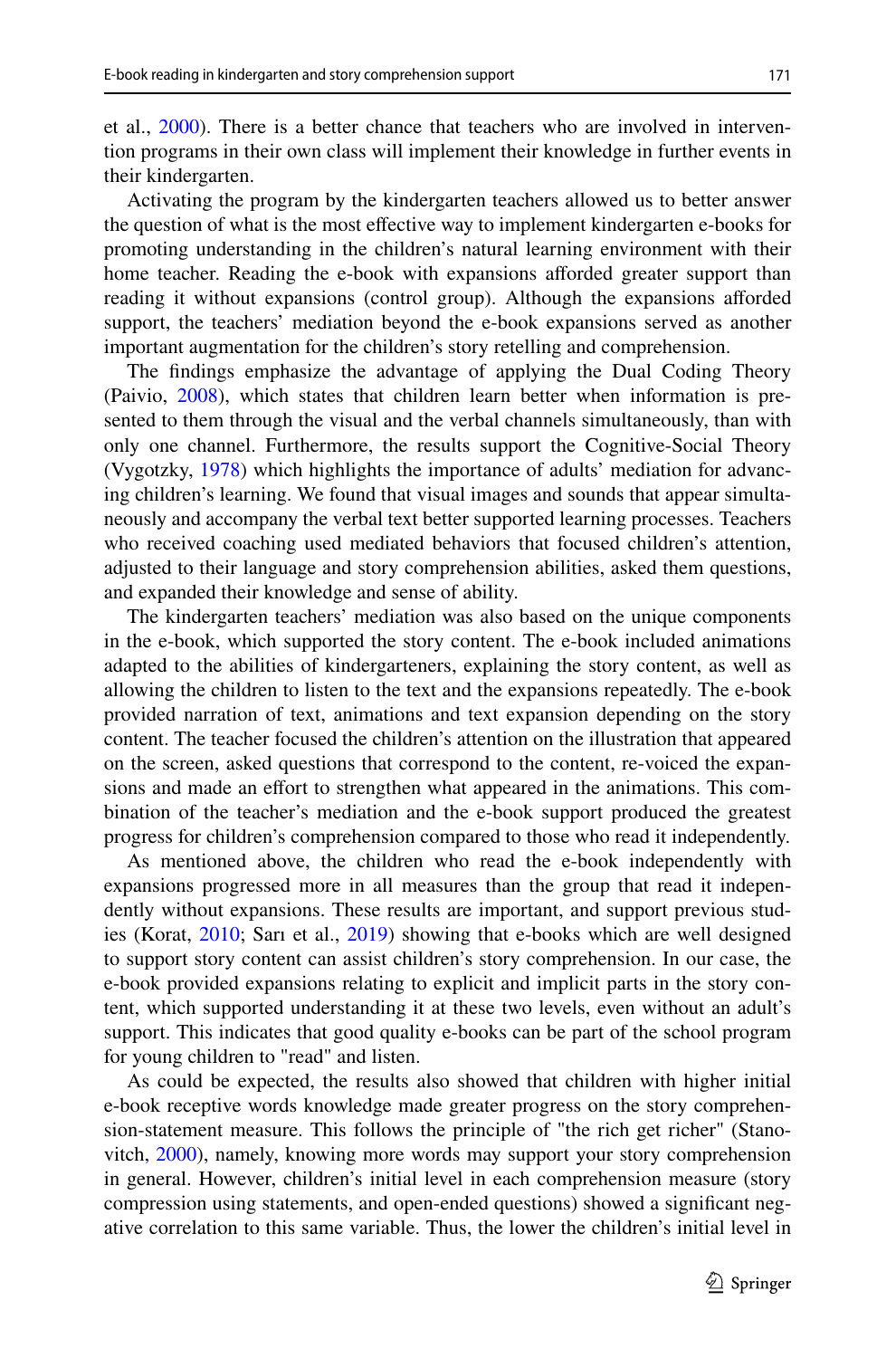the measure, the greater their progress in it. These results are important and sup-port previous findings (Korat et al., [2009](#page-18-22); Smeets & Bus, [2014\)](#page-20-13) showing that children with a low initial level (e.g., language learners, immigrants' children, or children from LSES families) may beneft the most from the multimedia efects, which include the narrators' reading, effective animations, and adult support. This synergetic efect could be particularly useful for low-achieving children.

More specifcally, the fndings showed that children in the group which received support from their teachers and had low initial receptive knowledge progressed the most in story comprehension when asked the open-ended questions. This fnding clearly demonstrates the advantage of the teachers' coaching together with good quality e-books for low-achieving children. These teachers knew how to use the e-books with children and add their own mediation behaviors to focus the children's attention, ask relevant questions which relate to story comprehension, and expand the children's knowledge based on the e-book expansions. These strategies may be helpful not only for reading e-books, but may also be transferred to printed book reading activities. Future studies are suggested for testing this possibility.

Several limitations of the current research should be noted. A major methodological limitation of the study is that classrooms were assigned to one condition. Although it was important that all children receive the same instruction from their home teacher, future research should address this limitation. Furthermore, a second posttest (about a month or more later) can enable us to examine whether the children's achievements were maintained over time. Such an examination is important for gaining a better understanding of the efficacy of such programs. We also suggest testing children's general vocabulary level as their vocabulary knowledge, in addition to the specifc words of the target story. Our story comprehension measures showed low Cronbach's alpha values, and it is possible that they were not very precise in successfully measuring high levels of story comprehension. We need to reconsider how to better use these measures in future studies. We suggest longitudinal studies for understanding the efects of the teachers' mediation with e-books to story comprehension. It is also important to compare interventions with printed books to interventions with e-books in order to highlight the benefts of each.

Our study shows the important role of coaching teachers on how to support the language and literacy of young children in the digital era, and points to possible efficacy in narrowing the language gap in LSES children (Dickenson  $\&$  Morse, [2019](#page-18-1)). We recommend enriching kindergarten teachers' knowledge of the structure of e-books, their possibilities, along with principles and operating instructions. This, of course, requires high quality e-books for young children, which can be adjusted to the child's needs and to the adult as mediator.

# **References**

<span id="page-17-0"></span>American Academy of Pediatrics. (2016). Policy statement: Media and young minds. *Pediatrics, 138*, 1–18.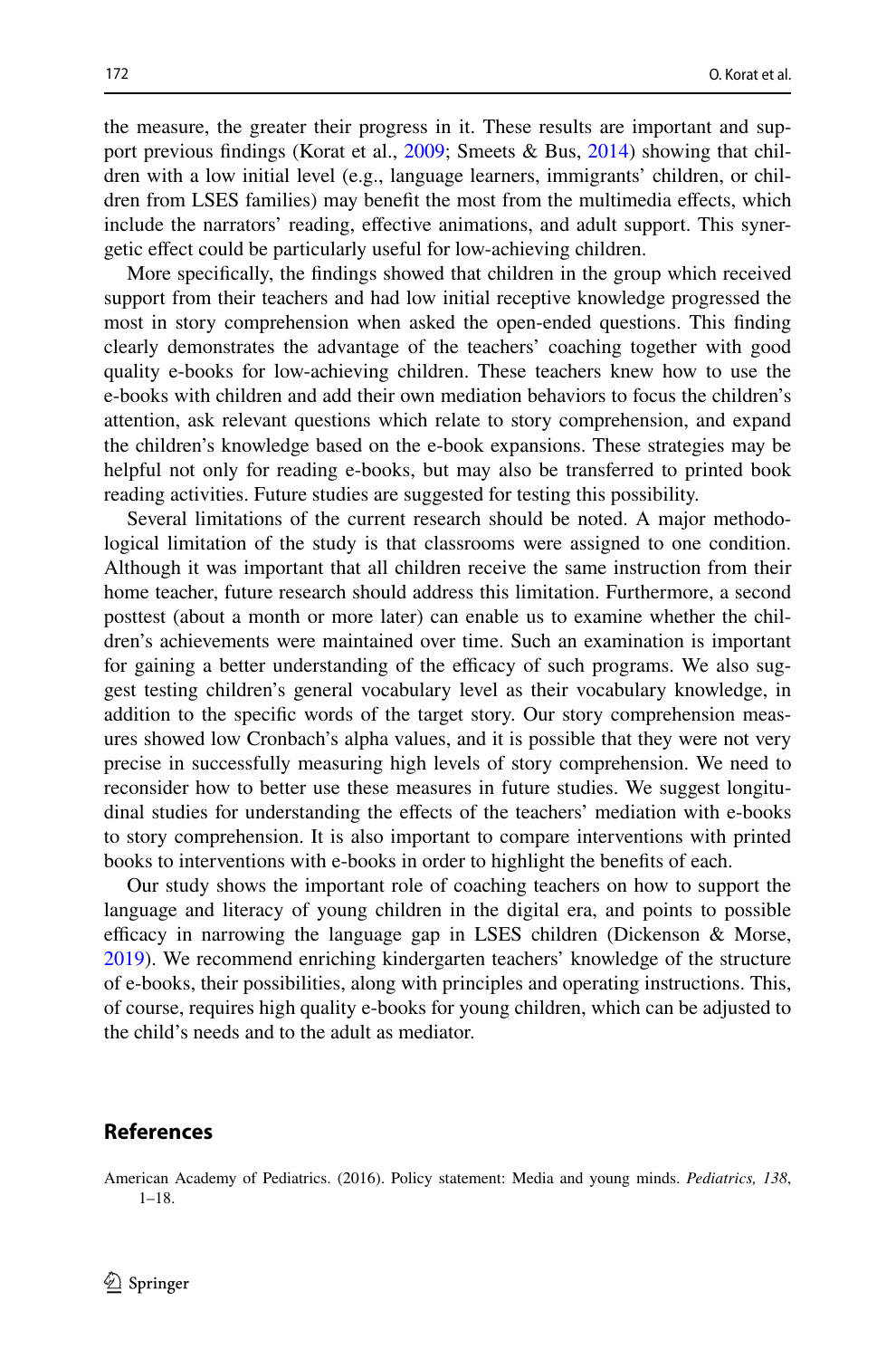- <span id="page-18-12"></span>Aram, D. (2006). Early literacy intervention: The relative role of storybook reading alphabetic activities and their combination. *Reading and Writing: An Interdisciplinary Journal, 19*, 489–515. [https://doi.](https://doi.org/10.1007/s11145-006-9005-2) [org/10.1007/s11145-006-9005-2](https://doi.org/10.1007/s11145-006-9005-2).
- <span id="page-18-21"></span>Aram, D., & Biron, S. (2009). Literacy intervention for low-SES preschoolers: Which components to include? At what age to start? Who is a better implementer? *Infanciay Aprendizaje*, *32*, 171–187. <https://doi.org/10.1174/021037009788001806>.
- <span id="page-18-18"></span>Armon-Lotem, S., & Berman, R. A. (2003). The emergence of grammar: Early verbs and beyond. *Journal of Child Language, 30*, 845–877. [https://doi.org/10.1017/S0305000903005750.](https://doi.org/10.1017/S0305000903005750)
- <span id="page-18-13"></span>Blachman, B. A., Tangel, D. M., Ball, E. W., Black, R., & McGraw, C. K. (1999). Developing phonological awareness and word recognition skills: A two-year intervention with low-income, inner-city children. *Reading and Writing: An Interdisciplinary Journal, 11*, 239–273. [https://doi.org/10.1023/A:](https://doi.org/10.1023/A:1008050403932) [1008050403932](https://doi.org/10.1023/A:1008050403932).
- <span id="page-18-0"></span>Bruner, J. (1986). *Actual minds, possible worlds*. Harvard University Press.
- <span id="page-18-4"></span>Bruner, J. (1997). A narrative model of self-construction. *Annals of the New York Academy of Sciences, 818*, 145–161. [https://doi.org/10.1111/j.1749-6632.1997.tb48253.x.](https://doi.org/10.1111/j.1749-6632.1997.tb48253.x)
- <span id="page-18-16"></span>Central Bureau of Statistics. (2018). *Israel demographic profle 2018* [Hebrew]. [https://www.cbs.gov.il/](https://www.cbs.gov.il/he/publications/Pages/2018-2020) [he/publications/Pages/2018-2020.](https://www.cbs.gov.il/he/publications/Pages/2018-2020)
- <span id="page-18-6"></span>de Jong, M. T., & Bus, A. G. (2003). How well-suited are electronic books to supporting literacy? *Journal of Early Childhood Literacy, 3*, 147–164. [https://doi.org/10.1177/14687984030032002.](https://doi.org/10.1177/14687984030032002)
- Dempsey, L., & Skarakis-Doyle, E. (2019). Story comprehension in pre-readers: Understanding goal structure and generating inferences when a story has competing goals. *Early Child Development and Care, 189*, 1724–1736. <https://doi.org/10.1080/03004430.2017.1408610>.
- <span id="page-18-1"></span>Dickenson, D., & Morse, A. B. (2019). *Connecting through talk: Instructing children's development with language*. Brooks Publishing.
- <span id="page-18-17"></span>Dunn, L. M., & Dunn, L. M. (1981). *Peabody picture vocabulary test.* Pearson.
- <span id="page-18-14"></span>Egert, F., Fukkink, R. G., & Eckhardt, A. G. (2018). Impact of in-service professional development programs for early childhood teachers on quality ratings and child outcomes: A meta-analysis. *Review of Educational Research, 88*, 401–433. <https://doi.org/10.3102/0034654317751918>.
- <span id="page-18-7"></span>Fuller, R. B., & Applewhite, E. J. (1979). *Synergetic: Explorations in the geometry of thinking*. Macmillan Publishing.
- <span id="page-18-5"></span>Furenes, M. I., Kucirkova, N., & Bus, A. G. (2021). A comparison of children's reading on paper versus screen: A meta-analysis. *Review of Educational Research.* [https://doi.org/10.3102/0034654321](https://doi.org/10.3102/0034654321998074) [998074](https://doi.org/10.3102/0034654321998074).
- <span id="page-18-2"></span>Gardner-Neblett, N., & Iruka, I. U. (2015). Oral narrative skills: Explaining the language-emergent literacy link by race/ethnicity and SES. *Developmental Psychology, 51*, 889–904. [https://doi.org/10.](https://doi.org/10.1037/a0039274) [1037/a0039274.](https://doi.org/10.1037/a0039274)
- <span id="page-18-19"></span>Hayes, A. F. (2013). *Introduction to mediation, moderation, and conditional process analysis.* Guilford.
- <span id="page-18-11"></span>Klein, P. S. (1996). *Early intervention: Cross cultural experiences with a mediational approach*. Garland.
- <span id="page-18-9"></span>Korat, O. (2010). Reading electronic books as a support for vocabulary, story comprehension and word reading in kindergarten and frst grade. *Computers and Education, 55*, 24–31. [https://doi.org/10.](https://doi.org/10.1016/j.compedu.2009.11.014) [1016/j.compedu.2009.11.014.](https://doi.org/10.1016/j.compedu.2009.11.014)
- <span id="page-18-8"></span>Korat, O., & Shamir, A. (2007). Electronic book versus adult readers: Efects on children's emergent literacy as a function of social class. Jo*urnal of Computer Assisting Learning*, *23*(3), 248–259. [https://](https://doi.org/10.1111/j.1365-2729.2006.00213.x) [doi.org/10.1111/j.1365-2729.2006.00213.x](https://doi.org/10.1111/j.1365-2729.2006.00213.x).
- <span id="page-18-3"></span>Korat, O., & Shamir, A., et al. (2012). Direct and indirect teaching: Using ebooks for supporting vocabulary, word reading and story comprehension. *Education Computing Research, 46*, 135–152. [https://](https://doi.org/10.2190/EC.46.2.b) [doi.org/10.2190/EC.46.2.b](https://doi.org/10.2190/EC.46.2.b).
- <span id="page-18-10"></span>Korat, O., Shamir, A., & Segal-Drori, O. (2005). *Yuval Hamebulbal [Confused Yuval]* (pp. 1–15). Bar-Ilan University.
- <span id="page-18-20"></span>Korat, O., Shamir, A., & Segal-Drori, O., et al. (2014). Ebooks as a support for young children's language and literacy: The case of Hebrew speaking children. *Early Child Development and Care, 184*(7), 998–1016. [https://doi.org/10.1080/03004430.2013.833195.](https://doi.org/10.1080/03004430.2013.833195)
- <span id="page-18-22"></span>Korat, O., Segal-Drori, O., & Klein, P. (2009). Electronic and printed books with and without adults' support as sustaining emergent literacy : Contribution to children with low and high literacy levels. *Journal of Education Computing Research*, *41*, 453–479. [https://doi.org/10.2190/EC.41.4.d.](https://doi.org/10.2190/EC.41.4.d+)
- <span id="page-18-15"></span>L'Allier, S., Elish-Piper, L., Rita, L., & Bean, M. (2010). What matters for elementary literacy coaching? Guiding principles for instructional improvement and student achievement. *The Reading Teacher, 63*, 544–554.<https://doi.org/10.1598/RT.63.7.2>.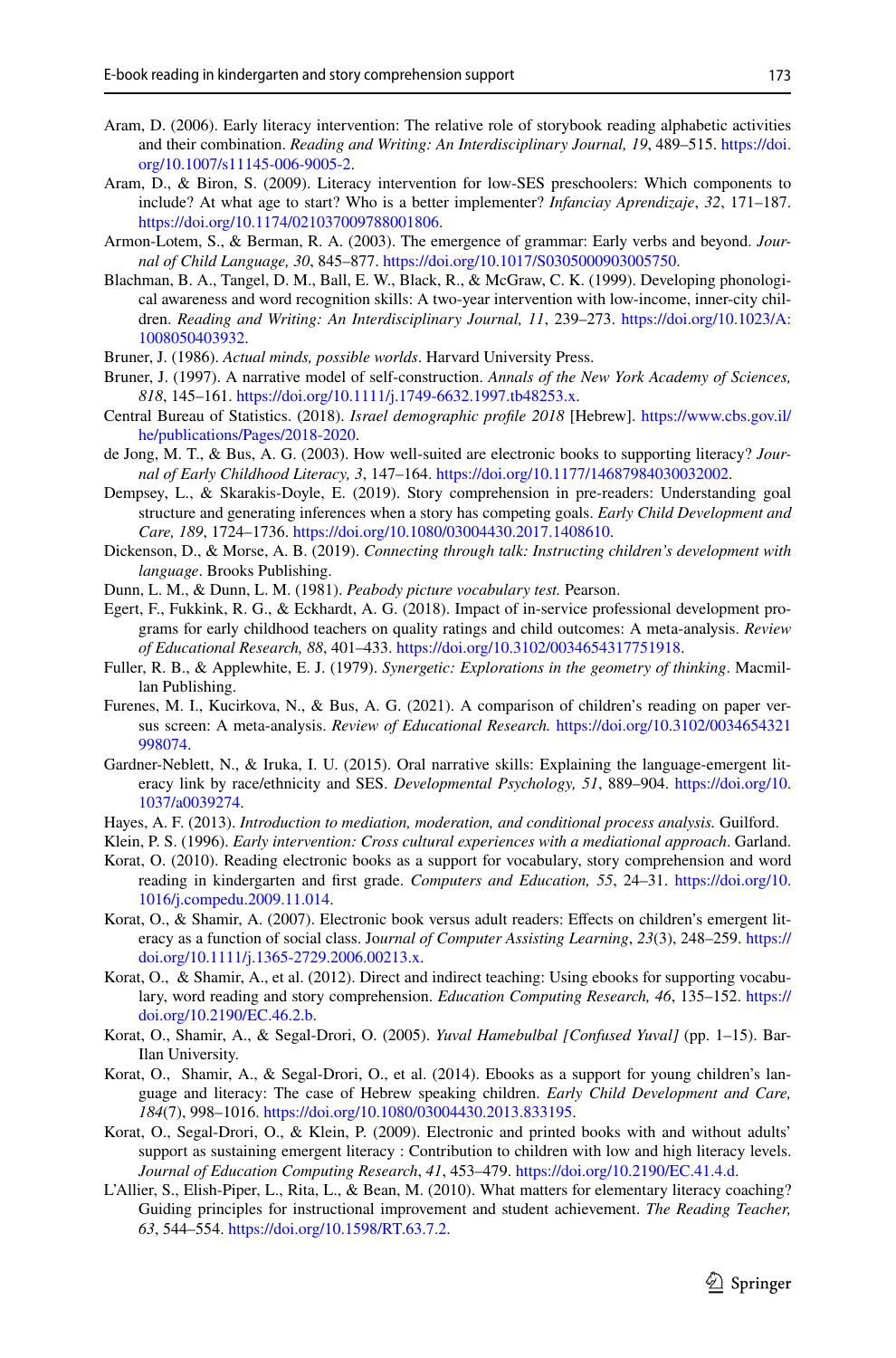- <span id="page-19-15"></span>Liang, T. H. (2015). The efects of keyword cues and 3R strategy on children's e-book reading. *Journal of Computer Assisted Learning, 31*, 176–187. doi: 0.1111/jcal.12072View/save citation
- <span id="page-19-0"></span>Lynch, S. L., Van den Broek, P., Kremer, K. E., Kendeou, P., White, M. J., & Lorch, E. P. (2008). The development of narrative comprehension and its relation to other early reading skills. *Reading Psychology, 29*, 327–365.<https://doi.org/10.1080/02702710802165416>.
- <span id="page-19-12"></span>Matthew, K. I. (1997). A comparison of the infuence of interactive CD-ROM storybooks and traditional print storybooks on reading comprehension. *Journal of Research on Computing in Education, 29*, 263–275.<https://doi.org/10.1080/08886504.1997.10782198>.
- <span id="page-19-18"></span>McCombs, J. S., & Marsh, J. A. (2009a). Lessons for boosting the efectiveness of reading coaches. *Phi Delta Kappan, 90*, 501–507. [https://doi.org/10.1177/003172170909000710.](https://doi.org/10.1177/003172170909000710)
- <span id="page-19-17"></span>McMahon-Morin, P., Rezzonico, S., Trudeau, N., & Croteau, C. (2020). Interactive book-reading to improve inferencing abilities in kindergarten classrooms: A clinical project. *Child Language Teaching and Therapy.* <https://doi.org/10.1177/0265659020974430>.
- <span id="page-19-2"></span>McNamara, D. S., & Magliano, J. (2009). Toward a comprehensive model of comprehension. *Psychology of Learning and Motivation, 51*, 297–384. [https://doi.org/10.1016/S0079-7421\(09\)51009-2](https://doi.org/10.1016/S0079-7421(09)51009-2).
- <span id="page-19-13"></span>Moody, A. K., Justice, L. M., & Cabell, S. Q. (2010). Electronic versus traditional storybooks: Relative infuence on preschool children's engagement and communication. *Journal of Early Childhood Literacy, 10*, 294–313. [https://doi.org/10.1177/1468798410372162.](https://doi.org/10.1177/1468798410372162)
- <span id="page-19-19"></span>McCombs, J. S., & Marsh, J. A. (2009b). Lessons for boosting the efectiveness of reading coaches. *Phi Delta Kappa, 90*, 501–507. [https://doi.org/10.1177/003172170909000710.](https://doi.org/10.1177/003172170909000710)
- <span id="page-19-9"></span>Neuman, S. B., Flynn, R., Wong, K., & Kaefer, T. (2020). Quick, incidental word learning in educational media: All contexts are not equal. *Educational Technology Research and Development, 68*, 2913–2937.<https://doi.org/10.1007/s11423-020-09815-z>.
- <span id="page-19-1"></span>OECD. (2019). PISA 2018 reading framework, in *PISA 2018 Assessment and Analytical Framework*. OECD Publishing.
- <span id="page-19-7"></span>Paivio, A. (2008). Mind and its evolution: A dual coding theoretical approach. *The Psychological Record, 59*, 301–312.
- Parette, H. P., & Blum, C. (2014). Using fexible participation in technology-supported, universally designed preschool activities. *Teaching Exceptional Children, 46*, 60–67. [https://doi.org/10.](https://doi.org/10.1177/004005991404600307) [1177/004005991404600307.](https://doi.org/10.1177/004005991404600307)
- <span id="page-19-16"></span>Parette, H. P., Peterson-Karlan, G. R., & Blum, C. (2013). Integrating technology in early childhood classrooms. In H. P. Parette & C. Blum (Eds.), *Instructional technology in early childhood: Teaching in the digital age* (pp. 29–50). Brookes.
- <span id="page-19-3"></span>Paris, A. H., & Paris, S. G. (2003). Assessing narrative comprehension in young children. *Reading Research Quarterly, 38*, 36–76. [https://doi.org/10.1598/RRQ.38.1.3.](https://doi.org/10.1598/RRQ.38.1.3)
- <span id="page-19-6"></span>Phadung, M., Suksakulchai, S., & Kaewprapan, W. (2016). Interactive whole language e-story for early literacy development in ethnic minority children. *Education and Information Technologies, 21*, 249–263. [https://doi.org/10.1007/s10639-014-9318-8.](https://doi.org/10.1007/s10639-014-9318-8)
- <span id="page-19-4"></span>Roskos, K., Brueck, J., & Widman, S. (2009). Investigating analytic tools for e-book design in early literacy learning. *Journal of Interactive Online Learning, 8*, 218–240.
- <span id="page-19-14"></span>Roskos, K., & Neuman, S. (1998). Play as an opportunity for literacy. In O. N. Saracho & B. Spodek (Eds.), *Multiple perspectives on play in early childhood education* (pp. 100–115). State University of New York Press.
- <span id="page-19-11"></span>Roth, M. (2000). *Confused Yuval.* Poalim Publishing (Hebrew).
- <span id="page-19-21"></span>Rumelhart, D. E. (1975). Notes on a schema for stories. In D. G. Bobrow & A. M. Collins (Eds.), *Representations and understanding: Studies in cognitive science* (pp. 185–210). Academic Press.
- <span id="page-19-20"></span>Sarı, B., Başal, H. A., Takacs, Z. K., & Bus, A. G. (2019). A randomized controlled trial to test efcacy of digital enhancements of storybooks in support of narrative comprehension and word learning. *Journal of Experimental Child Psychology, 179*, 212–226. [https://doi.org/10.1016/j.](https://doi.org/10.1016/j.jecp.2018.11.006) [jecp.2018.11.006](https://doi.org/10.1016/j.jecp.2018.11.006).
- <span id="page-19-8"></span>Schnotz, W. (2005). An integrated model of text and picture comprehension. In R. E. Mayer (Ed.), *The Cambridge handbook of multimedia learning* (pp. 49–70). Cambridge University Press.
- <span id="page-19-10"></span>Shamir, A., & Korat, O., et al. (2015). Educational ebooks for supporting emergent literacy for kindergarteners at risk for reading difculties: What do we know so far? *Computers in the Schools, 32*(2), 103–121.<https://doi.org/10.1080/07380569.2015.1027868>.
- <span id="page-19-5"></span>Sigel. I. E. (1982) The relationship between parental distancing strategies and the child's cognitive behavior. In: L. M. Laosa, I. E. Sigel (Eds.), *Families as learning environments for children* (pp. 47–86). Springer.